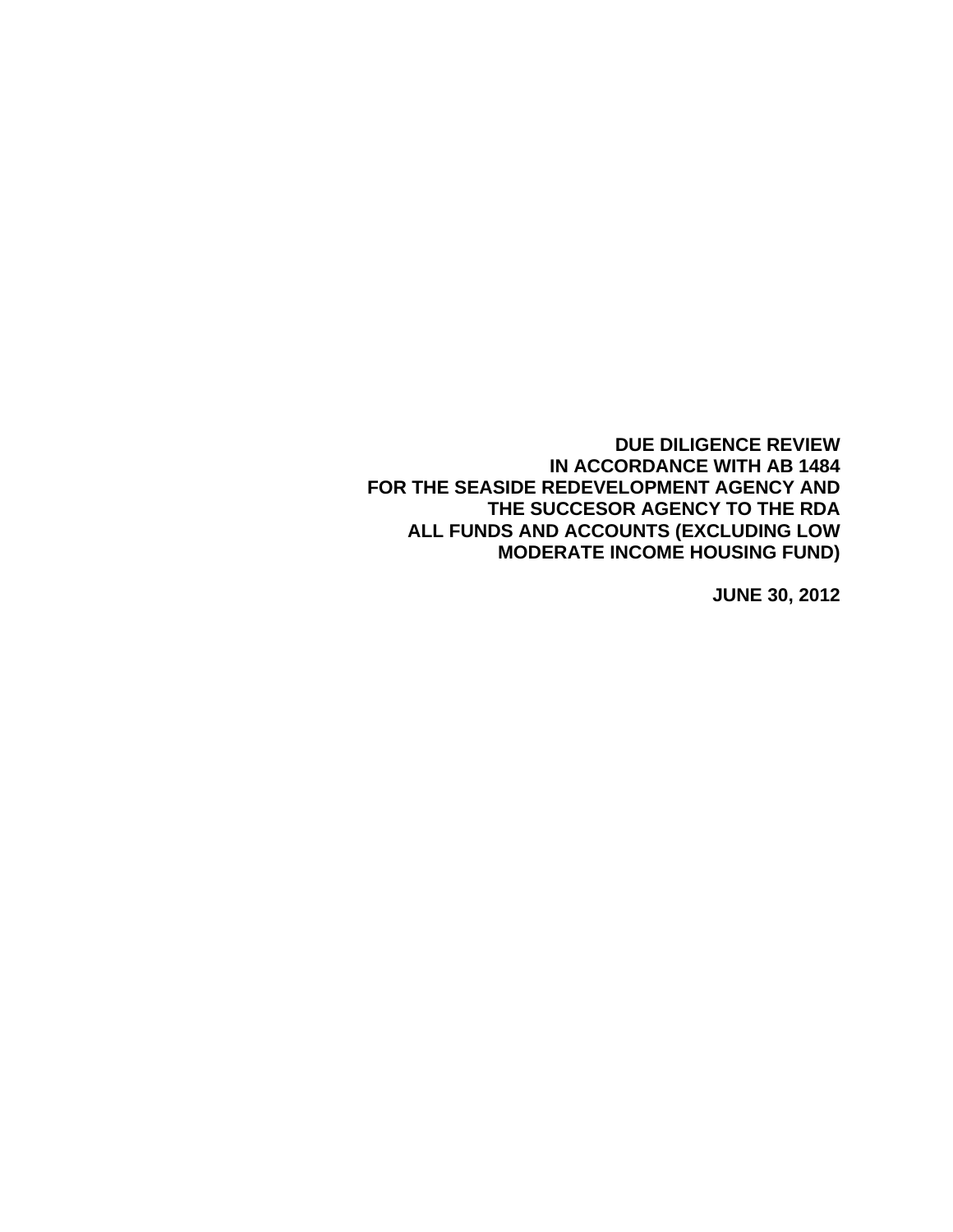## **DUE DILIGENCE REVIEW** SEASIDE REDEVELOPMENT AGENCY AND THE SUCCESSOR AGENCY TO THE RDA

# **Table of Contents**

|             | Page      |
|-------------|-----------|
|             | 1         |
|             | $2 - 10$  |
| Appendices: |           |
|             | 11        |
|             | 12        |
|             | 13        |
|             | 14        |
|             | $15 - 18$ |
|             | 19-22     |
|             | 23-25     |
|             | 26        |
|             | 27        |
|             | 28        |
|             | 29        |
|             | 30        |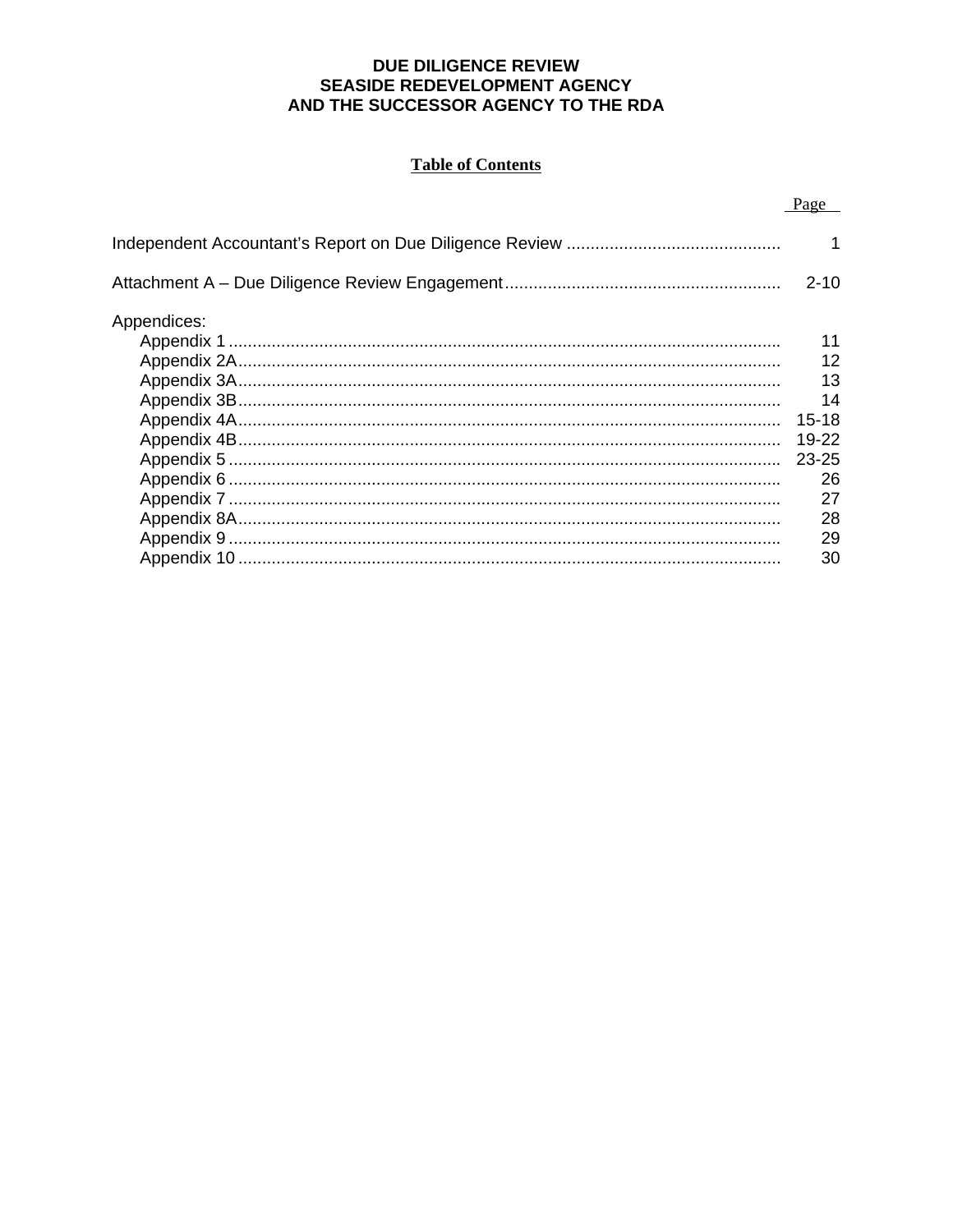

### **INDEPENDENT ACCOUNTANT'S REPORT ON DUE DILIGENCE REVIEW**

Oversight Board of the Successor Agency of the Seaside Redevelopment Agency Seaside, California

We have performed the minimum required due diligence review procedures enumerated in Attachment A, which were agreed to by the California State Controller's Office and the Department of Finance solely to assist you in ensuring that the dissolved redevelopment agency is complying with its statutory requirements with respect to AB 1484. Management of the successor agency and the City are responsible for the accounting records pertaining to statutory compliance pursuant to Health and Safety Code section 34179.5(c)(1) through 34179.5(c)(6). This due diligence review engagement was conducted in accordance with attestation standards established by the American Institute of Certified Public Accountants. The sufficiency of these procedures is solely the responsibility of those parties specified in the report. Consequently, we make no representation regarding the sufficiency of the procedures described below either for the purpose for which this report has been requested or for any other purpose.

The scope of this engagement was limited to performing the minimum required due diligence review procedures as set forth in Attachment A related to all other funds of the Successor Agency combined (excluding the Low and Moderate Income Housing Fund).

We were not engaged to and did not conduct an audit, the objective of which would be the expression of an opinion as to the appropriateness of the results summarized in Attachment A. Accordingly, we do not express such an opinion. Had we performed additional procedures, other matters might have come to our attention that would have been reported to you.

This report is intended solely for the information and use of the successor agency and applicable State agencies, and is not intended to be, and should not be used by anyone other than these specified parties. This restriction is not intended to limit distribution of this report, which is a matter of public record.

GALLINA LLP

Ballina LLP

Roseville, California December 14, 2012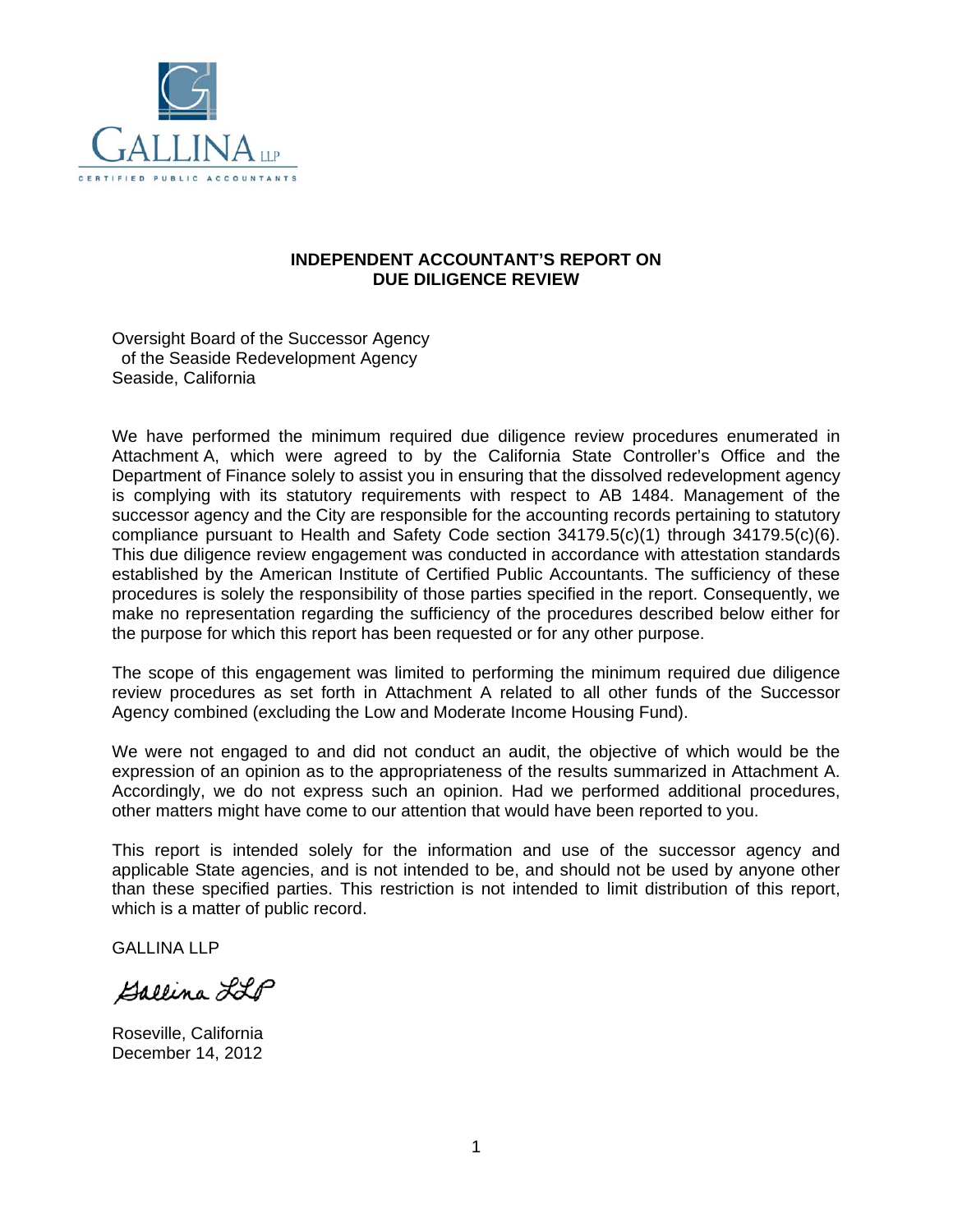# **ATTACHMENT A**

## **Due Diligence Review Procedures Engagement Pursuant to AB1484 and Health and Safety Code Section 34179.5**

*Purpose: to determine the unobligated balances of all other funds of the Successor Agency combined (excluding the Low and Moderate Income Housing Fund) available to transfer to taxing entities.* 

## **Health and Safety Code Section 34179.5(c)**

34179.5(c)(1) The dollar value of assets transferred from the former redevelopment agency to the successor agency on or about February 1, 2012.

## **1. Procedure:**

Obtain from the Successor Agency a listing of all assets that were transferred from the former redevelopment agency to the Successor Agency on February 1, 2012. Agree the amounts on this listing to account balances established in the accounting records of the Successor Agency. Identify in the Agreed-Upon Procedures (AUP) report the book value of the assets transferred to the Successor Agency as of that date.

#### **Results:**

Refer to Appendix 1 for a listing of assets transferred to the Successor Agency and comments, if any. The book value of the assets transferred was \$42,357,146.

34179.5(c)(2)The dollar value of assets and cash and cash equivalents transferred after January 1, 2011, through June 30, 2012, by the redevelopment agency or the successor agency to the city, county, or city and county that formed the redevelopment agency and the purpose of each transfer. The reviews shall provide documentation of any enforceable obligation that required the transfer.

**2. Procedure**: If the State Controller's Office has completed its review of transfers required under Section 34178.8 and issued its report regarding such review, attach a copy of that report as an exhibit to the due diligence AUP report. If this has not yet occurred, perform the following procedures:

2A. Obtain a list prepared by the Successor Agency of all transfers (excluding payments for goods and services) from the former redevelopment agency to the city, county, or city and county that formed the redevelopment agency for the period from January 1, 2011 through January 31, 2012. For each transfer, the Successor Agency should describe the purpose of the transfer and describe in what sense the transfer was required by one of the Agency's enforceable obligations or other legal or accounting requirements. Provide this listing as an attachment to the AUP report.

#### **Results:**

On March 17, 2011, the Redevelopment Agency paid off a City loan (Advance) of \$2,333,431. On June 27, 2012, both the City Council and Successor Agency Board approved the return of \$2,333,431 to the Successor Agency from the City. The net transfer to the City is zero. (See Appendix 2A.)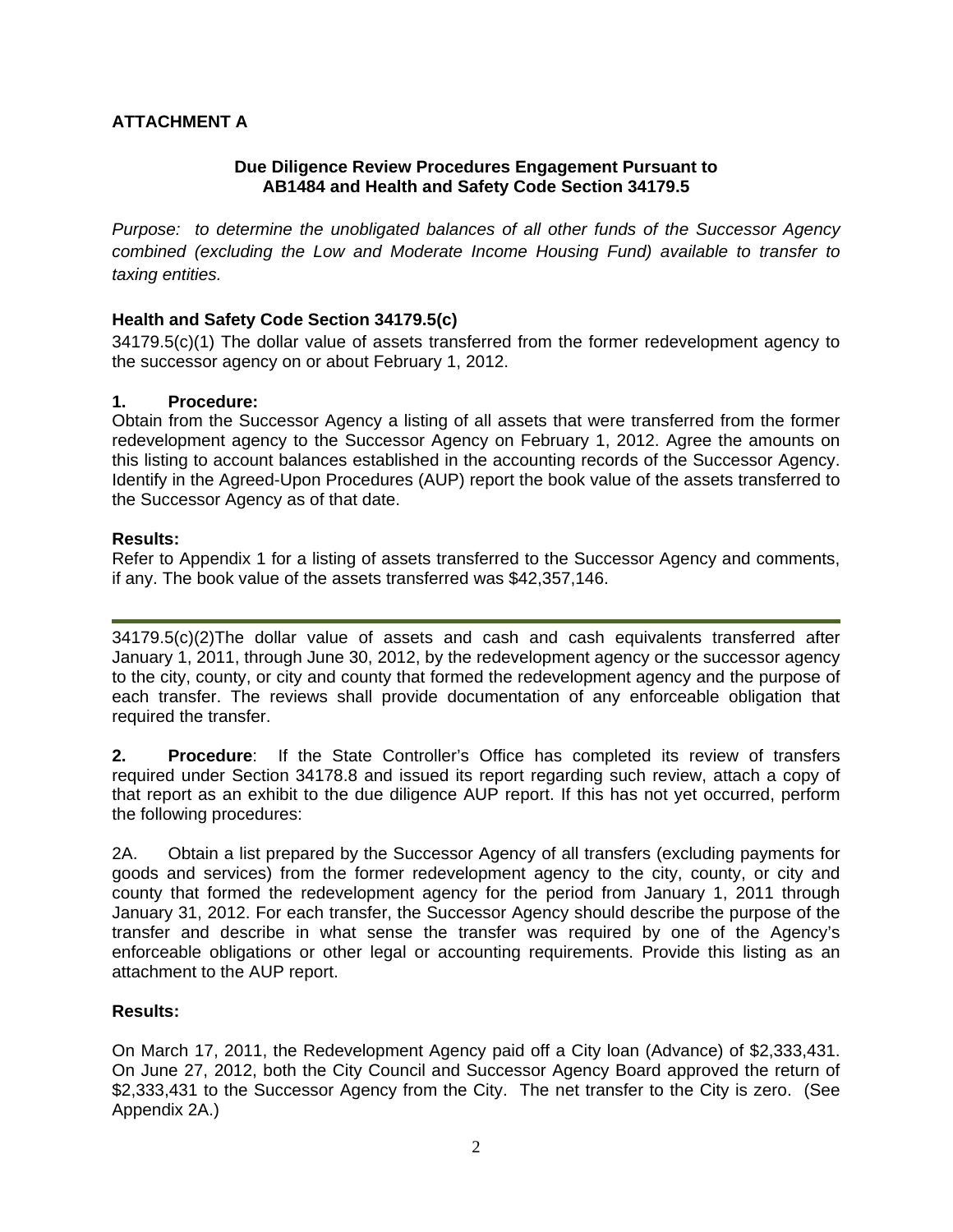2B. Obtain a list prepared by the Successor Agency of all transfers (excluding payments for goods and services) from the Successor Agency to the city, county, or city and county that formed the redevelopment agency for the period from February 1, 2012 through June 30, 2012. For each transfer, the Successor Agency should describe the purpose of the transfer and describe in what sense the transfer was required by one of the Agency's enforceable obligations or other legal or accounting requirements. Provide this listing as an attachment to the AUP report.

## **Results:**

The Successor Agency did not transfer any assets relating to all the other funds and account balances of the former redevelopment agency (excluding the low and moderate income housing fund) to the City that formed the redevelopment agency for the period February 1, 2012 through June 30, 2012.

For each transfer, obtain the legal document that formed the basis for the enforceable obligation that required any transfer. Note in the AUP report the absence of any such legal document or the absence of language in the document that required the transfer.

#### **Results:**

Refer to procedures 2A and 2B above**.** 

34179.5(c)(3)The dollar value of any cash or cash equivalents transferred after January 1, 2011, through June 30, 2012, by the redevelopment agency or the successor agency to any other public agency or private party and the purpose of each transfer. The review shall provide documentation of any enforceable obligation that required the transfer.

**3. Procedure**: If the State Controller's Office has completed its review of transfers required under Section 34178.8 and issued its report regarding such review, attach a copy of that report as an exhibit to the due diligence AUP report. If this has not yet occurred, perform the following procedures:

Obtain a list prepared by the Successor Agency of all transfers (excluding payments for goods and services) from the former redevelopment agency to any other public agency or to private parties for the period from January 1, 2011 through January 31, 2012. For each transfer, the Successor Agency should describe the purpose of the transfer and describe in what sense the transfer was required by one of the Agency's enforceable obligations or other legal or accounting requirements. Provide this listing as an attachment to the AUP report.

#### **Results:**

Refer to Appendix 3A for a list of transfers from the former redevelopment agency (excluding the low and moderate income housing fund) to any other public agency or private party for the period January 1, 2011 through January 31, 2012.

Obtain a list prepared by the Successor Agency of all transfers (excluding payments for goods and services) from the Successor Agency to any other public agency or private parties for the period from February 1, 2012 through June 30, 2012. For each transfer, the Successor Agency should describe the purpose of the transfer and describe in what sense the transfer was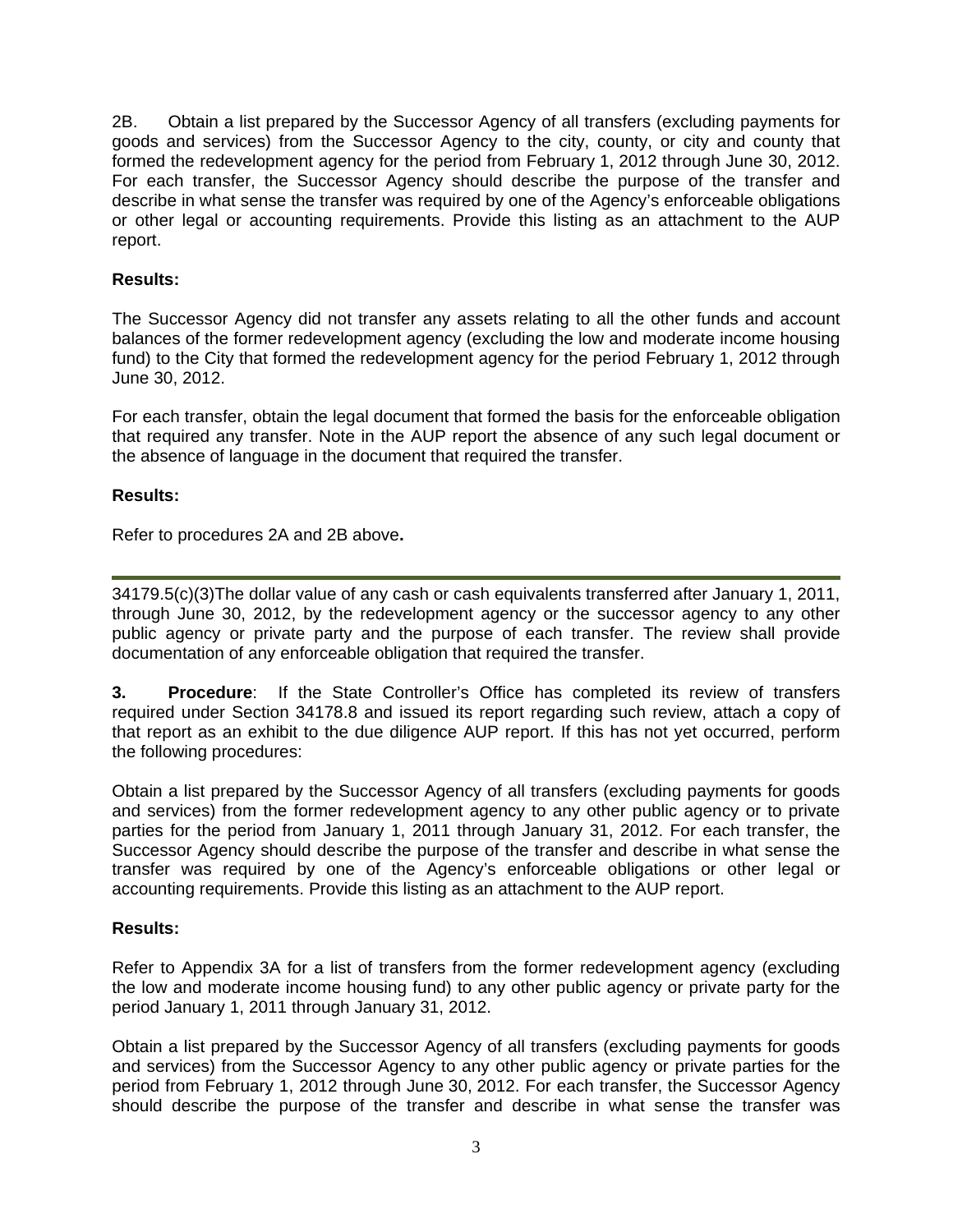required by one of the Agency's enforceable obligations or other legal or accounting requirements. Provide this listing as an attachment to the AUP report.

### **Results**:

Refer to Appendix 3B for a list of transfers from the former redevelopment agency (excluding the low and moderate income housing fund) to any other public agency or private party for the period from February 1, 2012 through June 30, 2012.

For each transfer, obtain the legal document that formed the basis for the enforceable obligation that required any transfer. Note in the AUP report the absence of any such legal document or the absence of language in the document that required the transfer.

#### **Results:**

Refer to procedures 3A and 3B above.

34179.5(c)(4)The review shall provide expenditure and revenue accounting information and identify transfers and funding sources for the 2010-11 and 2011-12 fiscal years that reconciles balances, assets, and liabilities of the successor agency on June 30, 2012 to those reported to the controller for the 2009-10 fiscal year.

**4. Procedures**: Obtain from the Successor Agency a summary of the financial transactions of the Redevelopment Agency and the Successor Agency in the format set forth in the attached schedule for the fiscal periods indicated in the schedule. For purposes of this summary, the financial transactions should be presented using the modified accrual basis of accounting. End of year balances for capital assets (in total) and long-term liabilities (in total) should be presented at the bottom of this summary schedules for information purposes.

Ascertain that for each period presented, the total of revenues, expenditures, and transfers accounts fully for the changes in equity from the previous fiscal period.

Compare amounts in the schedule relevant to the fiscal year ending June 30, 2010 to the state controller's report filed for the Redevelopment Agency for that period.

Compare amounts in the schedule for the other fiscal periods presented to account balances in the accounting records or other supporting schedules. Describe in the report the type of support provided for each fiscal period.

#### **Results:**

Refer to Appendix 4 for a summary of the financial transactions of the Redevelopment Agency and the Successor Agency for the period ending June 30, 2010, June 30, 2011, January 31, 2012 and June 30, 2012.

For all fiscal periods indicated in the schedule – total revenues, expenditures and transfers account for the changes in equity from the previous period.

Amounts reported on the schedule for the fiscal year ended June 30, 2010 agree to the amounts reported on the State Controller Report filed for the Redevelopment Agency for the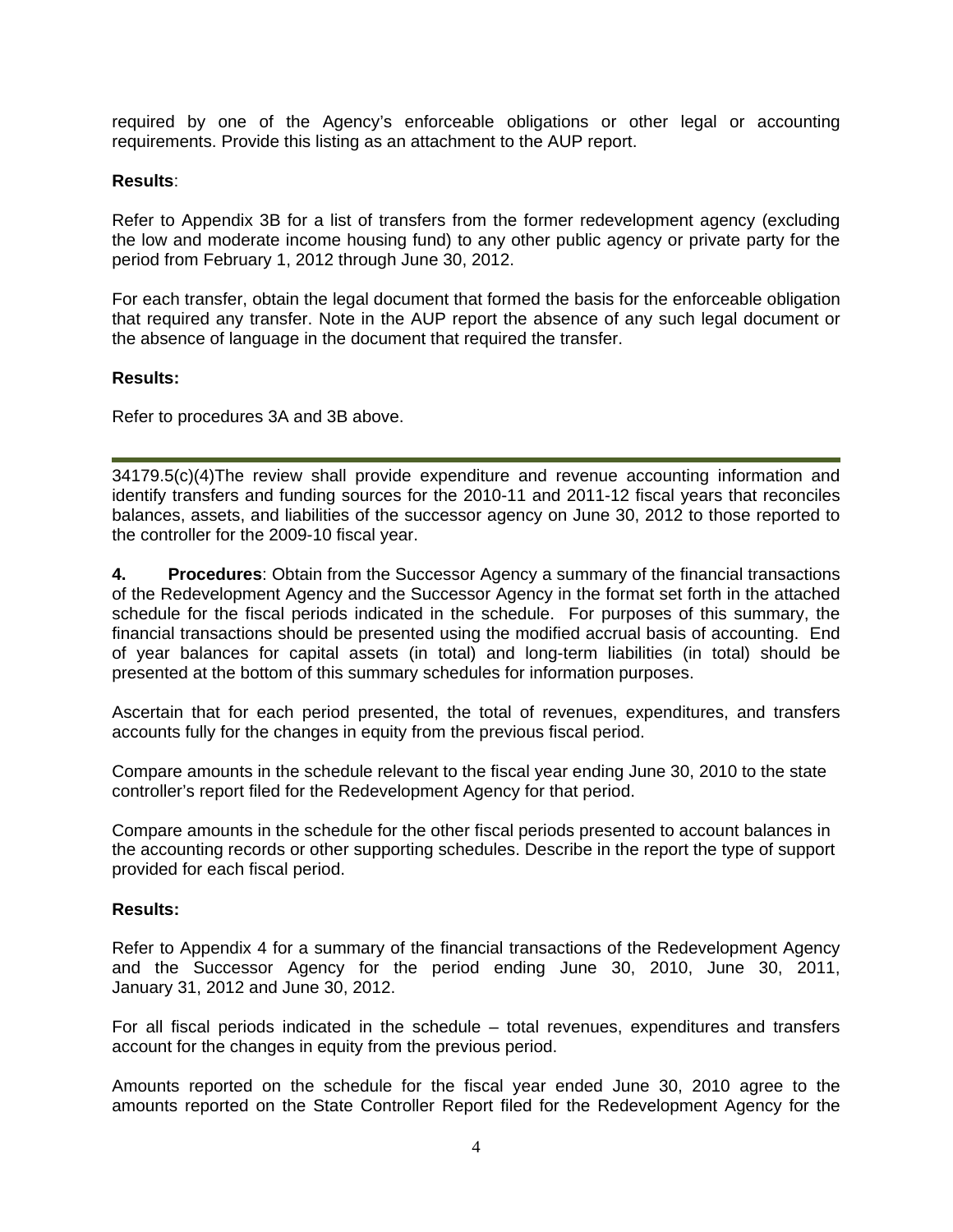same period, except for amounts not reported on state controller report such as deferred costs, interest payable and accumulated depreciation.

### **34179.5(c)(5) A separate accounting for the balance for the Low and Moderate Income Housing Fund for all other funds and accounts combined shall be made as follows:**

A. A statement of the total value of each fund as of June 30, 2012.

Procedure: Obtain from the Successor Agency a listing of all assets of all other funds of the Successor Agency as of June 30, 2012 (excluding the previously reported assets and liabilities of the Low and Moderate Income Housing Fund) for the report that is due December 15, 2012. Agree the assets so listed to recorded balances reflected in the accounting records of the Successor Agency. The listings should be attached as an exhibit to the appropriate AUP report.

## **Results:**

Refer to Appendices 4A and 4B columns labeled Successor Agency for a listing of the assets held by the Successor Agency for all other funds and accounts combined (excluding the low and moderate income housing fund). Refer to Appendix 5 for a detailed listing of capital assets.

**34179.5(c)(5)(B) An itemized statement listing any amounts that are legally restricted as to purpose and cannot be provided to taxing entities. This could include the proceeds of any bonds, grant funds, or funds provided by other governmental entities that place conditions on their use.** 

**6. Procedure**: Obtain from the Successor Agency a listing of asset balances held on June 30, 2012 that are restricted for the following purposes**:** 

#### *Unspent bond proceeds:*

Obtain the Successor Agency's computation of the restricted balances (e.g., total proceeds less eligible project expenditures, amounts set aside for debt service payments, etc.)

Trace individual components of this computation to related account balances in the accounting records, or to other supporting documentation (specify in the AUP report a description of such documentation).

Obtain from the Successor Agency a copy of the legal document that sets forth the restriction pertaining to these balances. Note in the AUP report the absence of language restricting the use of the balances that were identified by the Successor Agency as restricted.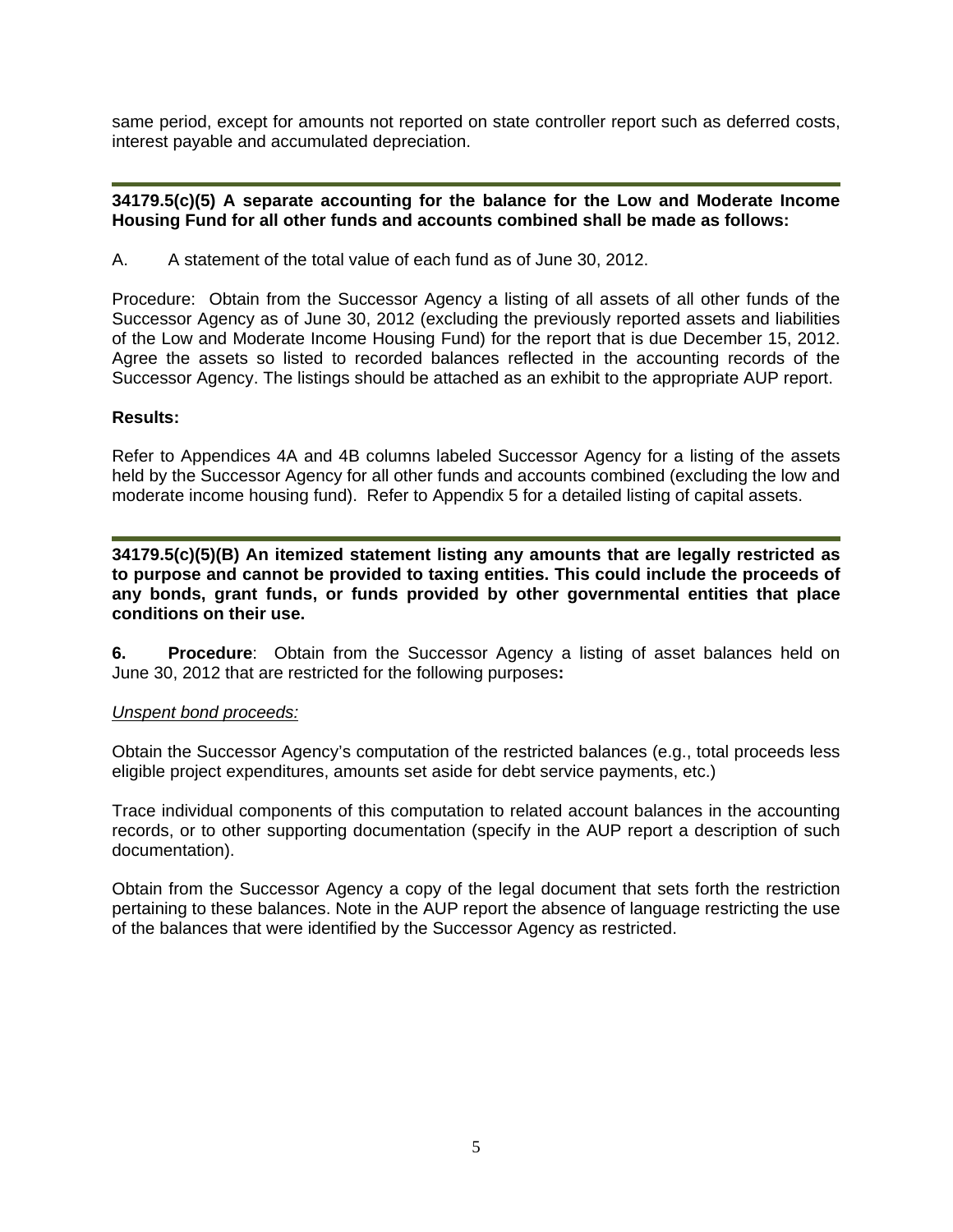## **Results:**

The Agency holds unspent bond proceeds totaling \$2,342,929 on Appendix 6. This amount was previously reported as held with fiscal agent and restricted cash and investments on the June 30, 2011 audit report, at \$2,487,827.

### *Grant proceeds and program income that are restricted by third parties:*

Obtain Successor Agency's computation of the restricted balances (e.g., total proceeds less eligible project expenditures).

Trace individual components of this computation to related account balances in the accounting records, or to other supporting documentation (specify in the AUP report a description of such documentation).

Obtain from the Successor Agency a copy of the grant agreement that sets forth the restriction pertaining to these balances. Note in the AUP report the absence of language restricting the use of the balances that were identified by the Successor Agency as restricted.

## **Results:**

There are no amounts that are legally restricted by third parties and cannot be provided to taxing entities relating to all the other funds and account balances of the former redevelopment agency (excluding the low and moderate income housing fund).

#### *Other assets considered to be legally restricted:*

Obtain Successor Agency's computation of the restricted balances (e.g., total proceeds less eligible project expenditures.)

Trace individual components of this computation to related account balances in the accounting records, or to other supporting documentation (specify in the AUP report a description of such documentation).

Obtain from the Successor Agency a copy of the legal document that sets forth the restriction pertaining to these balances. Note in the AUP report the absence of language restricting the use of the balances that were identified by Successor the Agency as restricted.

#### **Results**:

There are no other amounts that are legally restricted and cannot be provided to taxing entities relating to all the other funds and account balances of the former redevelopment agency (excluding the low and moderate income housing fund).

## **Attach the above mentioned Successor Agency prepared schedule(s) as an exhibit to the AUP report.**

**N/A. Refer to Appendix 6 for schedule listings unspent bond proceeds.**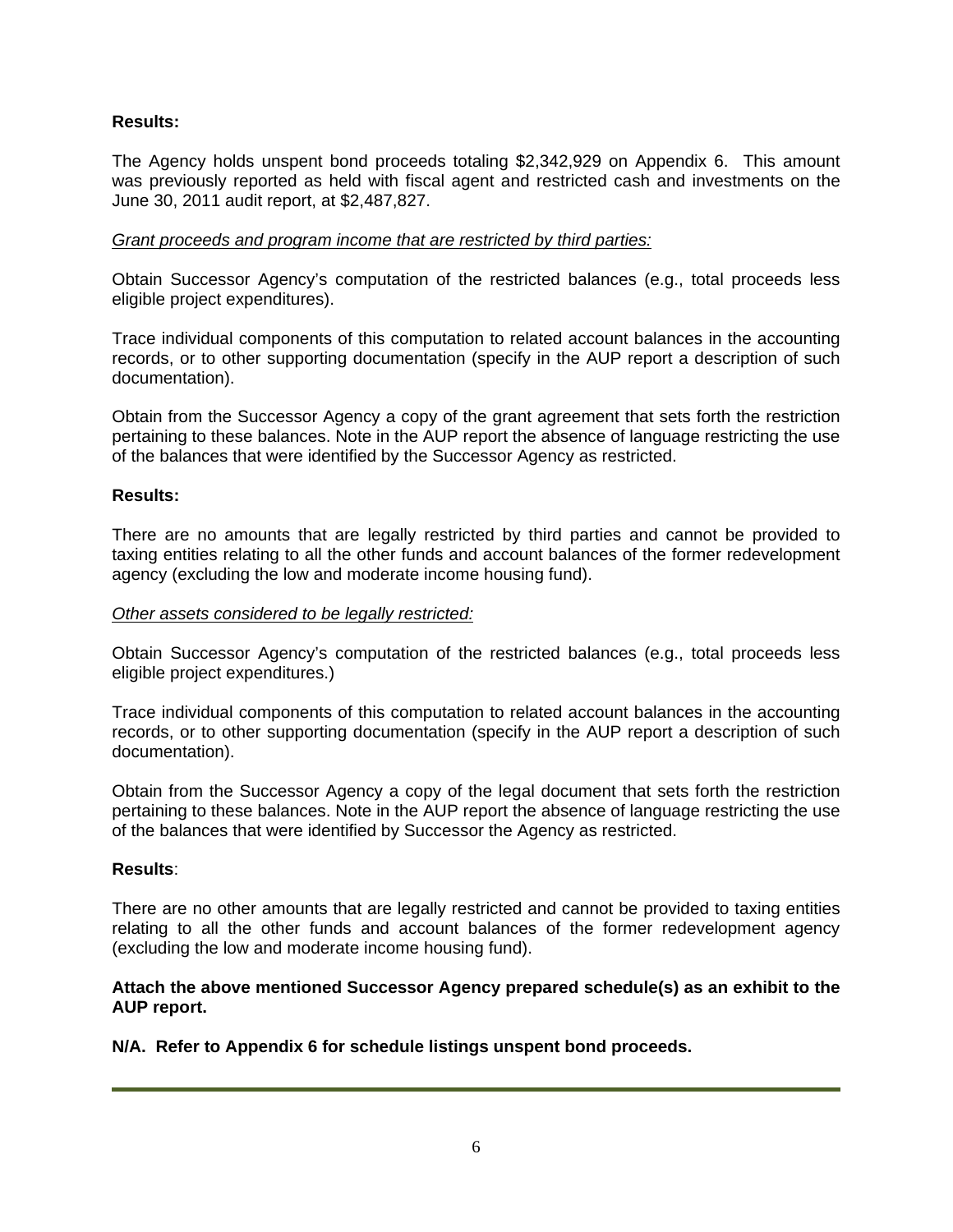**34179.5(c)(5)(C) An itemized statement of the values of any assets that are not cash or cash equivalents. This may include physical assets, land, records, and equipment. For the purpose of this accounting, physical assets may be valued at purchase cost or at any recently estimated market value. The statement shall list separately housing-related assets.** 

**7. Procedure:** Perform the following procedures:

Obtain from the Successor Agency a listing of assets as of June 30, 2012 that are not liquid or otherwise available for distribution (such as capital assets, land held for resale, long-term receivables, etc.) and ascertain if the values are listed at either purchase cost (based on book value reflected in the accounting records of the Successor Agency) or market value as recently estimated by the Successor Agency.

If the assets listed at 7(A) are listed at purchase cost, trace the amounts to a previously audited financial statement (or to the accounting records of the Successor Agency) and note any differences.

For any differences noted in 7(B), inspect evidence of disposal of the asset and ascertain that the proceeds were deposited into the Successor Agency trust fund. If the differences are due to additions (this generally is not expected to occur), inspect the supporting documentation and note the circumstances.

If the assets listed at 7(A) are listed at recently estimated market value, inspect the evidence (if any) supporting the value and note the methodology used. If no evidence is available to support the value and\or methodology, note the lack of evidence.

## **Results:**

Refer to Appendix 7 for listing of assets that are not liquid or otherwise available for distribution.

During our procedures, we noted the following capital asset differences. The addition of Golf Course parcels (land) in the amount of \$1,841,903 has been conveyed from the City to the Redevelopment Agency in December 2005. A recent State Controller's Office audit discovered the required adjustment. Also, two infrastructure projects: 1) Auto Center Revitalization Project and 2) West Broadway Urban Village Project were "construction in progress" at the June 30, 2011 audit. Because of enacting legislation dissolving the Redevelopment Agency, these projects increased capital assets by \$19,865,198 compared to the June 30, 2011 audited financial statements (Excluding LMIHF capital assets). Total depreciation expense for the year ended June 30, 2012 was \$227,049. (See Appendix 5 for detail listing.)

**34179.5(c)(5)(D) An itemized listing of any current balances that are legally or contractually dedicated or restricted for the funding of an enforceable obligation that identifies the nature of the dedication or restriction and the specific enforceable obligation. In addition, the successor agency shall provide a listing of all approved enforceable obligations that includes a projection of annual spending requirements to satisfy each obligation and a projection of annual revenues available to fund those requirements. If a review finds that future revenues together with dedicated or restricted balances are insufficient to fund future obligations and thus retention of current balances is required, it shall identify the amount of current balances necessary for**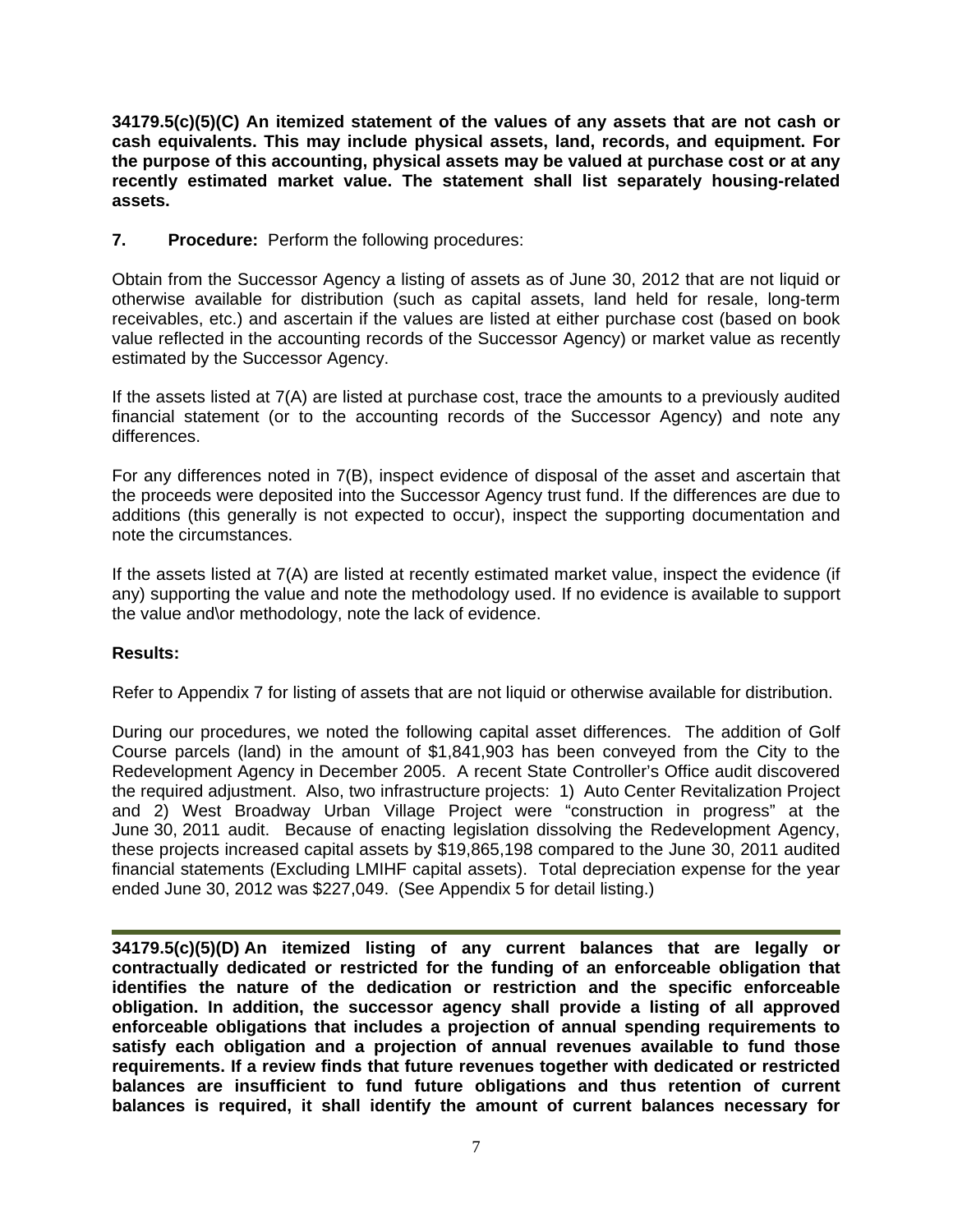**retention. The review shall also detail the projected property tax revenues and other general purpose revenues to be received by the successor agency, together with both the amount and timing of the bond debt service payments of the successor agency, for the period in which the oversight board anticipates the successor agency will have insufficient property tax revenue to pay the specified obligations.** 

**8. Procedure:** Perform the following procedures:

A. If the Successor Agency believes that asset balances need to be retained to satisfy enforceable obligations, obtain from the Successor Agency an itemized schedule of asset balances (resources) as of June 30, 2012 that are dedicated or restricted for the funding of enforceable obligations and perform the following procedures. The schedule should identify the amount dedicated or restricted, the nature of the dedication or restriction, the specific enforceable obligation to which the dedication or restriction relates, and the language in the legal document that is associated with the enforceable obligation that specifies the dedication of existing asset balances toward payment of that obligation.

Compare all information on the schedule to the legal documents that form the basis for the dedication or restriction of the resource balance in question.

Compare all current balances to the amounts reported in the accounting records of the Successor Agency or to an alternative computation.

Compare the specified enforceable obligations to those that were included in the final Recognized Obligation Payment Schedule approved by the California Department of Finance.

Attach as an exhibit to the report the listing obtained from the Successor Agency. Identify in the report any listed balances for which the Successor Agency was unable to provide appropriate restricting language in the legal document associated with the enforceable obligation.

## **Results:**

Refer to Appendix 8A for a listing of asset balances that the Successor Agency believes need to be retained to satisfy enforceable obligations.

B. If the Successor Agency believes that future revenues together with balances dedicated or restricted to an enforceable obligation are insufficient to fund future obligation payments and thus retention of current balances is required, obtain from the Successor Agency a schedule of approved enforceable obligations that includes a projection of the annual spending requirements to satisfy each obligation and a projection of the annual revenues available to fund those requirements and perform the following procedures:

Compare the enforceable obligations to those that were approved by the California Department of Finance. Procedures to accomplish this may include reviewing the letter from the California Department of Finance approving the Recognized Enforceable Obligation Payment Schedules for the six month period from January 1, 2012 through June 30, 2012 and for the six month period July 1, 2012 through December 31, 2012.

Compare the forecasted annual spending requirements to the legal document supporting each enforceable obligation.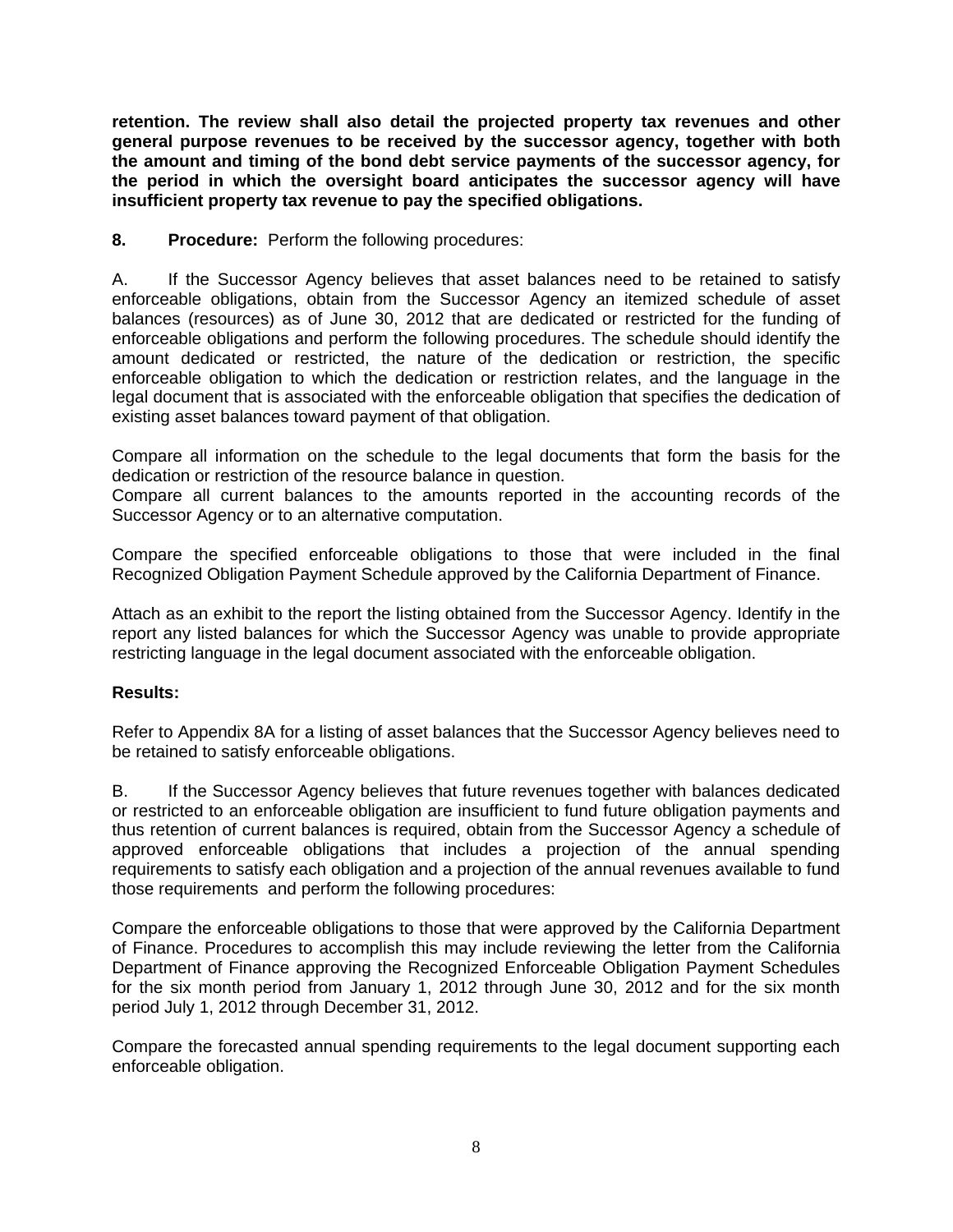Obtain from the Successor Agency its assumptions relating to the forecasted annual spending requirements and disclose in the report major assumptions associated with the projections. For the forecasted annual revenues:

Obtain from the Successor Agency its assumptions for the forecasted annual revenues and disclose in the report major assumptions associated with the projections.

## **Results:**

The Successor Agency has not asserted the need to retain any additional current balances to pay for enforceable obligations. See Appendix 8A.

C. If the Successor Agency believes that projected property tax revenues and other general purpose revenues to be received by the Successor Agency are insufficient to pay bond debt service payments (considering both the timing and amount of the related cash flows), obtain from the Successor Agency a schedule demonstrating this insufficiency and apply the following procedures to the information reflected in that schedule.

Compare the timing and amounts of bond debt service payments to the related bond debt service schedules in the bond agreement.

Obtain the assumptions for the forecasted property tax revenues and disclose major assumptions associated with the projections**.** 

Obtain the assumptions for the forecasted other general purpose revenues and disclose major assumptions associated with the projections.

#### **Results:**

The Successor Agency has not asserted the need to retain any additional current balances to pay for debt service obligations. See Appendix 8A.

*If procedures A, B, or C were performed, calculate the amount of current unrestricted balances necessary for retention in order to meet the enforceable obligations by performing the following procedures.* 

*Combine the amount of identified current dedicated or restricted balances and the amount of forecasted annual revenues to arrive at the amount of total resources available to fund enforceable obligations.* 

*Reduce the amount of total resources available by the amount forecasted for the annual spending requirements. A negative result indicates the amount of current unrestricted balances that needs to be retained.* 

*Include the calculation in the AUP report.* 

**34179.5(c)(5)(E) An itemized list and analysis of any amounts of current balances that are needed to satisfy obligations that will be placed on the Recognized Obligation Payment Schedules for the current fiscal year.**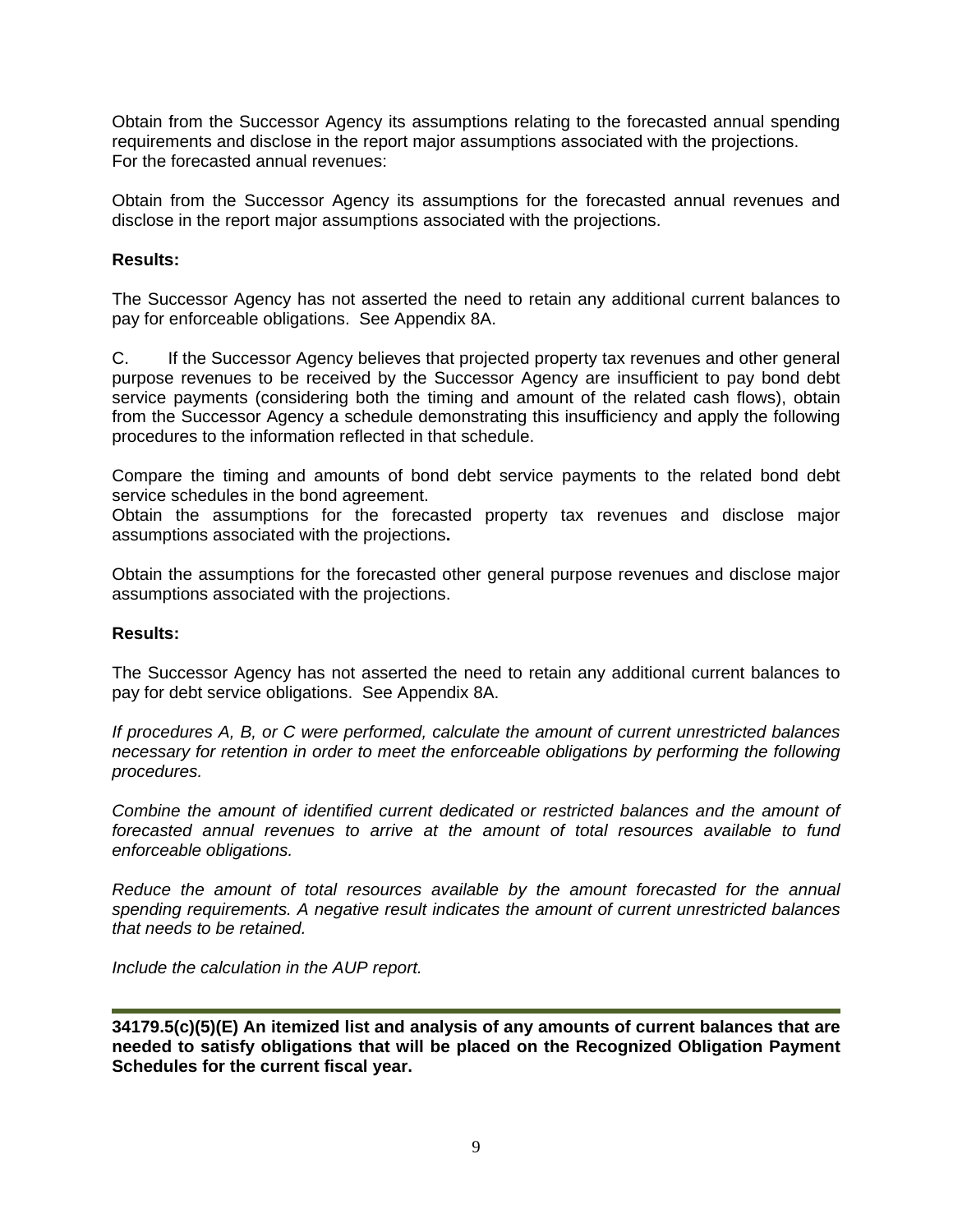**9. Procedure:** If the Successor Agency believes that cash balances as of June 30, 2012 need to be retained to satisfy obligations on the Recognized Obligation Payment Schedule (ROPS) for the period of July 1, 2012 through June 30, 2013, obtain a copy of the final ROPS for the period of July 1, 2012 through December 31, 2012 and a copy of the final ROPS for the period January 1, 2013 through June 30, 2013. For each obligation listed on the ROPS, the Successor Agency should add columns identifying (1) any dollar amounts of existing cash that are needed to satisfy that obligation and (2) the Successor Agency's explanation as to why the Successor Agency believes that such balances are needed to satisfy the obligation. Include this schedule as an attachment to the AUP report.

# **Results:**

Refer to Appendix 9 for a listing of obligations listed on the Recognized Obligation Payment Schedule for the period of July 1, 2012 through June 30, 2013 (excluding the Low and Moderate Income Housing Fund).

**34179.5(c)(6) The review shall total the net balances available after deducting the total amounts described in subparagraphs (B) to (E), inclusive, of paragraph (5). The review shall add any amounts that were transferred as identified in paragraphs (2) and (3) of subdivision (c) if an enforceable obligation to make that transfer did not exist. The resulting sum shall be available for allocation to affected taxing entities pursuant to Section 34179.6. It shall be a rebuttable presumption that cash and cash equivalent balances available to the successor agency are available and sufficient to disburse the amount determined in this paragraph to taxing entities. If the review finds that there are insufficient cash balances to transfer or that cash or cash equivalents are specifically obligated to the purposes described in subparagraphs (B), (D), and (E) of paragraph (5) in such amounts that there is insufficient cash to provide the full amount determined pursuant to this paragraph, that amount shall be demonstrated in an additional itemized schedule.** 

**10. Procedure:** Include (or present) a schedule detailing the computation of the Balance Available for Allocation to Affected Taxing Entities. Amounts included in the calculation should agree to the results of the procedures performed in each section above. The schedule should also include a deduction to recognize amounts already paid to the County Auditor-Controller on July 12, 2012 as directed by the California Department of Finance. The amount of this deduction presented should be agreed to evidence of payment. The attached example summary schedule may be considered for this purpose. Separate schedules should be completed for the Low and Moderate Income Housing Fund and for all other funds combined (excluding the Low and Moderate Income Housing Fund).

## **Results:**

Refer to Appendix 10 for the schedule detailing the computation of the Balance Available for Allocation to Affected Taxing Entities.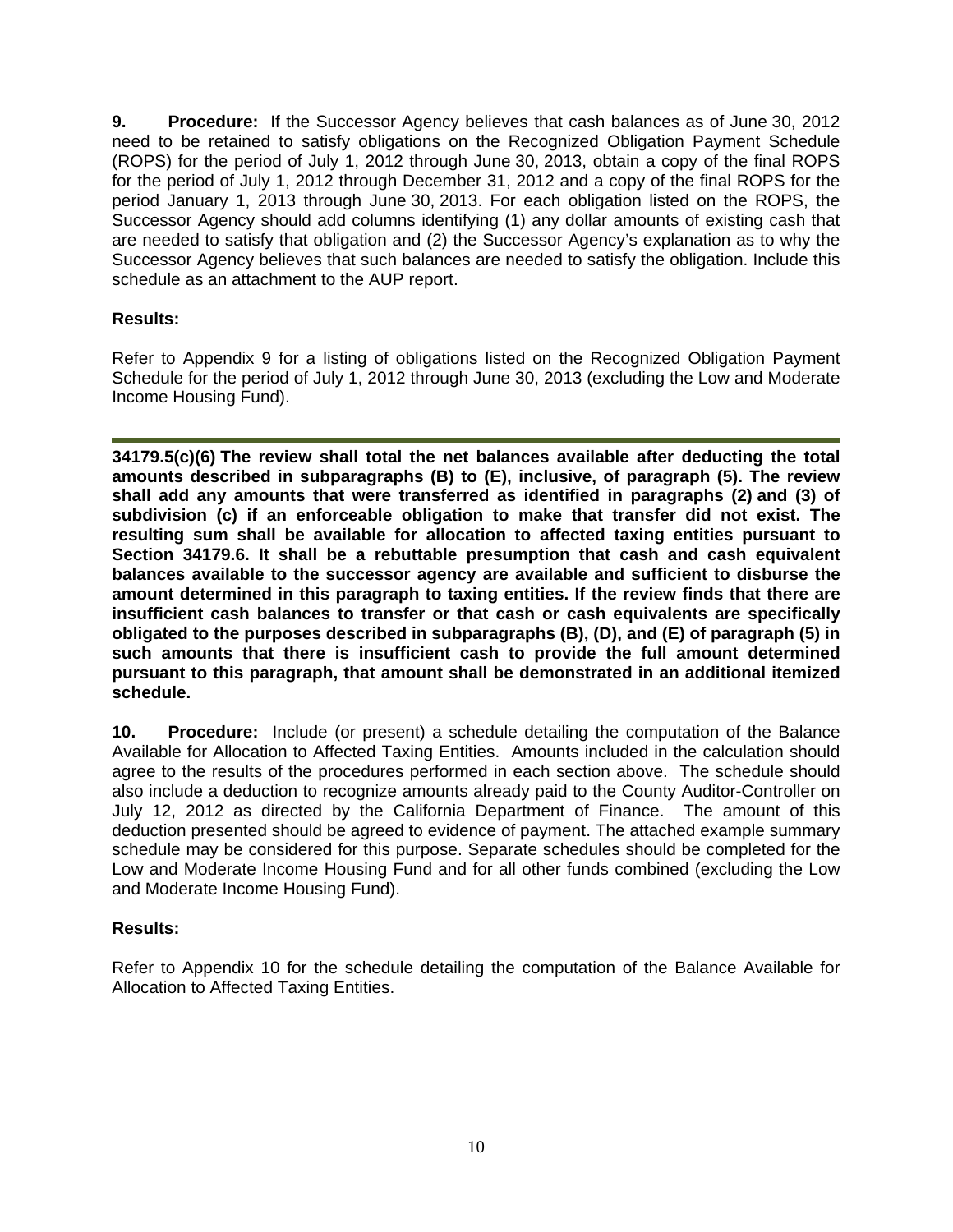#### **Appendix 1 Successor Agency for the Redevelopment Agency of the City of Seaside Schedule of Assets, Liabilties and Net Assets All Funds and Accounts Excluding Low Moderate Income Housing Fund February 1, 2012 (unaudited)**

| \$<br>Cash and investments<br>Restricted cash and investments<br>2,786,696<br>Accounts receivable<br>Interest receivable<br>Due from the City of Seaside<br>250,000<br>250,000<br>Deposits<br>Advance to other fund<br>3,000,000<br>Other assets<br>112,085<br>Deferred charges<br>Deferred issuance costs<br>531,480<br>Capital assets:<br>Nondepreciable<br>9,868,781<br>Depreciable<br>18,407,273<br>$\frac{1}{2}$<br><b>Total assets</b><br>42,357,146<br><b>LIABILITIES AND FUND BALANCES</b><br>Liabilities:<br>\$<br>Accounts payable<br>Accrued payroll<br>Interest payable<br>Deposits payable<br>Advance from other fund |               | Redevelopment<br>Agency<br>All Funds<br>Excluding<br><b>LMIHF</b> |
|------------------------------------------------------------------------------------------------------------------------------------------------------------------------------------------------------------------------------------------------------------------------------------------------------------------------------------------------------------------------------------------------------------------------------------------------------------------------------------------------------------------------------------------------------------------------------------------------------------------------------------|---------------|-------------------------------------------------------------------|
|                                                                                                                                                                                                                                                                                                                                                                                                                                                                                                                                                                                                                                    | <b>ASSETS</b> |                                                                   |
|                                                                                                                                                                                                                                                                                                                                                                                                                                                                                                                                                                                                                                    |               | 7,136,404                                                         |
|                                                                                                                                                                                                                                                                                                                                                                                                                                                                                                                                                                                                                                    |               |                                                                   |
|                                                                                                                                                                                                                                                                                                                                                                                                                                                                                                                                                                                                                                    |               | 12,905                                                            |
|                                                                                                                                                                                                                                                                                                                                                                                                                                                                                                                                                                                                                                    |               | 1,116                                                             |
|                                                                                                                                                                                                                                                                                                                                                                                                                                                                                                                                                                                                                                    |               |                                                                   |
|                                                                                                                                                                                                                                                                                                                                                                                                                                                                                                                                                                                                                                    |               |                                                                   |
|                                                                                                                                                                                                                                                                                                                                                                                                                                                                                                                                                                                                                                    |               |                                                                   |
|                                                                                                                                                                                                                                                                                                                                                                                                                                                                                                                                                                                                                                    |               | 406                                                               |
|                                                                                                                                                                                                                                                                                                                                                                                                                                                                                                                                                                                                                                    |               |                                                                   |
|                                                                                                                                                                                                                                                                                                                                                                                                                                                                                                                                                                                                                                    |               |                                                                   |
|                                                                                                                                                                                                                                                                                                                                                                                                                                                                                                                                                                                                                                    |               |                                                                   |
|                                                                                                                                                                                                                                                                                                                                                                                                                                                                                                                                                                                                                                    |               |                                                                   |
|                                                                                                                                                                                                                                                                                                                                                                                                                                                                                                                                                                                                                                    |               |                                                                   |
|                                                                                                                                                                                                                                                                                                                                                                                                                                                                                                                                                                                                                                    |               |                                                                   |
|                                                                                                                                                                                                                                                                                                                                                                                                                                                                                                                                                                                                                                    |               |                                                                   |
|                                                                                                                                                                                                                                                                                                                                                                                                                                                                                                                                                                                                                                    |               |                                                                   |
|                                                                                                                                                                                                                                                                                                                                                                                                                                                                                                                                                                                                                                    |               | 77,498                                                            |
|                                                                                                                                                                                                                                                                                                                                                                                                                                                                                                                                                                                                                                    |               | 2,377                                                             |
|                                                                                                                                                                                                                                                                                                                                                                                                                                                                                                                                                                                                                                    |               | 530,183                                                           |
|                                                                                                                                                                                                                                                                                                                                                                                                                                                                                                                                                                                                                                    |               | 465                                                               |
|                                                                                                                                                                                                                                                                                                                                                                                                                                                                                                                                                                                                                                    |               | 7,790,218                                                         |
| Bonds payable                                                                                                                                                                                                                                                                                                                                                                                                                                                                                                                                                                                                                      |               | 15,665,000                                                        |
| Unamortized bond premium                                                                                                                                                                                                                                                                                                                                                                                                                                                                                                                                                                                                           |               | 571,146                                                           |
| Notes payable                                                                                                                                                                                                                                                                                                                                                                                                                                                                                                                                                                                                                      |               | 2,537,500                                                         |
| <b>Total liabilities</b>                                                                                                                                                                                                                                                                                                                                                                                                                                                                                                                                                                                                           |               | 27, 174, 387                                                      |
| <b>Net Assets:</b>                                                                                                                                                                                                                                                                                                                                                                                                                                                                                                                                                                                                                 |               |                                                                   |
| Net assets held in trust                                                                                                                                                                                                                                                                                                                                                                                                                                                                                                                                                                                                           |               | 15,182,759                                                        |
| <b>Total net assets</b>                                                                                                                                                                                                                                                                                                                                                                                                                                                                                                                                                                                                            |               | 15,182,759                                                        |
| \$<br><b>Total liabilities and net assets</b>                                                                                                                                                                                                                                                                                                                                                                                                                                                                                                                                                                                      |               | 42,357,146                                                        |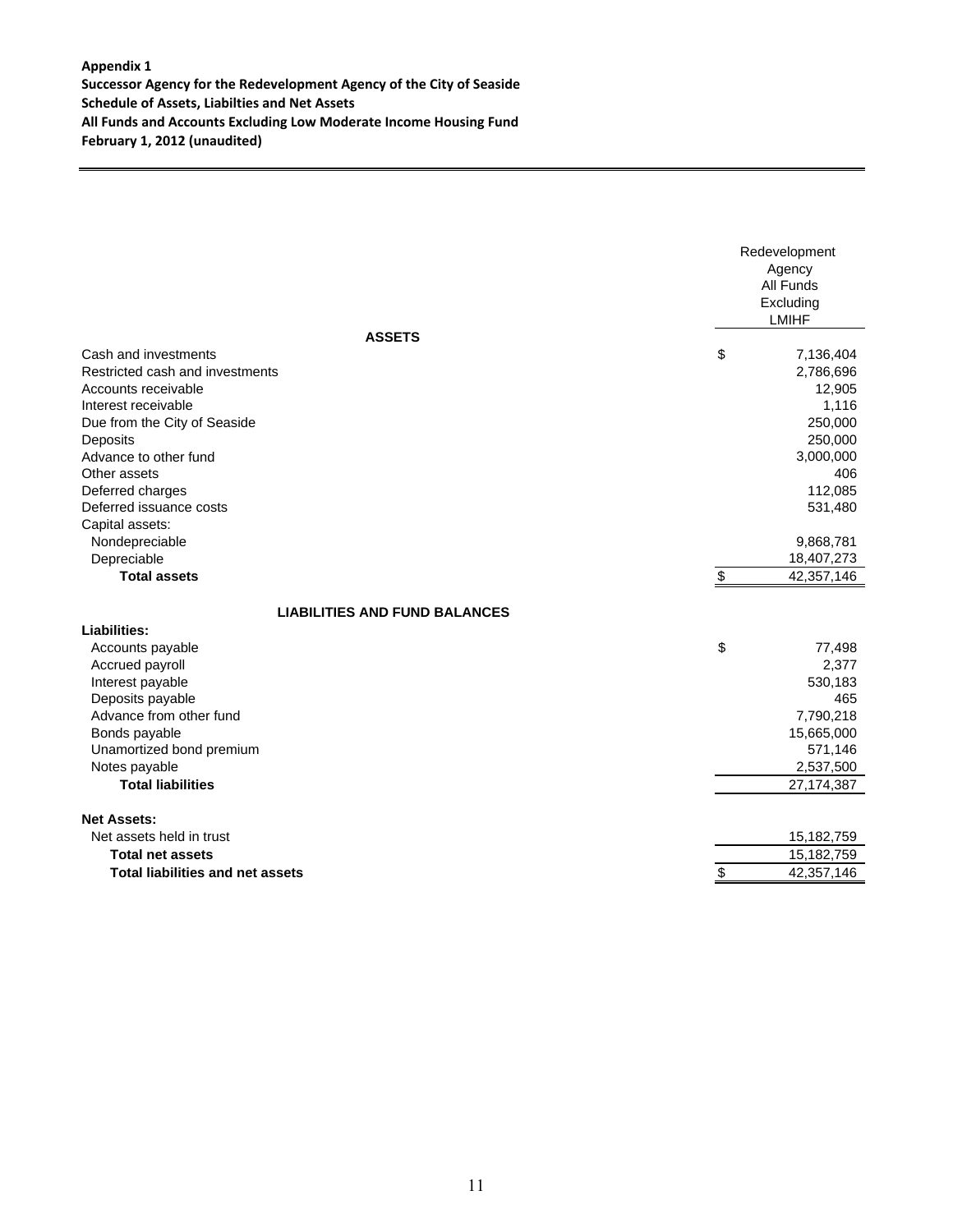|        |            | nt Agency<br>Successor Agency to the Seaside Redevelopme                                            |                |                                                                                                                                                                                                                                                                         |
|--------|------------|-----------------------------------------------------------------------------------------------------|----------------|-------------------------------------------------------------------------------------------------------------------------------------------------------------------------------------------------------------------------------------------------------------------------|
|        |            | Health and Safety Code Section 34179.5(c                                                            |                |                                                                                                                                                                                                                                                                         |
|        |            | Procedure 2A - Transfers by Redevelopment Agency to City - January 1, 2011 through January 31, 2012 |                |                                                                                                                                                                                                                                                                         |
|        |            |                                                                                                     |                |                                                                                                                                                                                                                                                                         |
| Date   |            | Description                                                                                         | Value          | Note in the AUP report the absence of any such legal document or<br>the absence of language in the document that required the trans<br>basis for the enforceable obligation that required any transfer.<br>For each transfer, obtain the legal document that formed the |
|        | March 2011 | RDA/City Advance                                                                                    | 2,333,431<br>S | RDA advance payment to City                                                                                                                                                                                                                                             |
| $\sim$ | June 2012  | SA/City Advance                                                                                     |                | (2,333,431) Returned funds to SA per Successor Agency Board                                                                                                                                                                                                             |
|        |            | TOTAL                                                                                               | S              | Net transfers to City                                                                                                                                                                                                                                                   |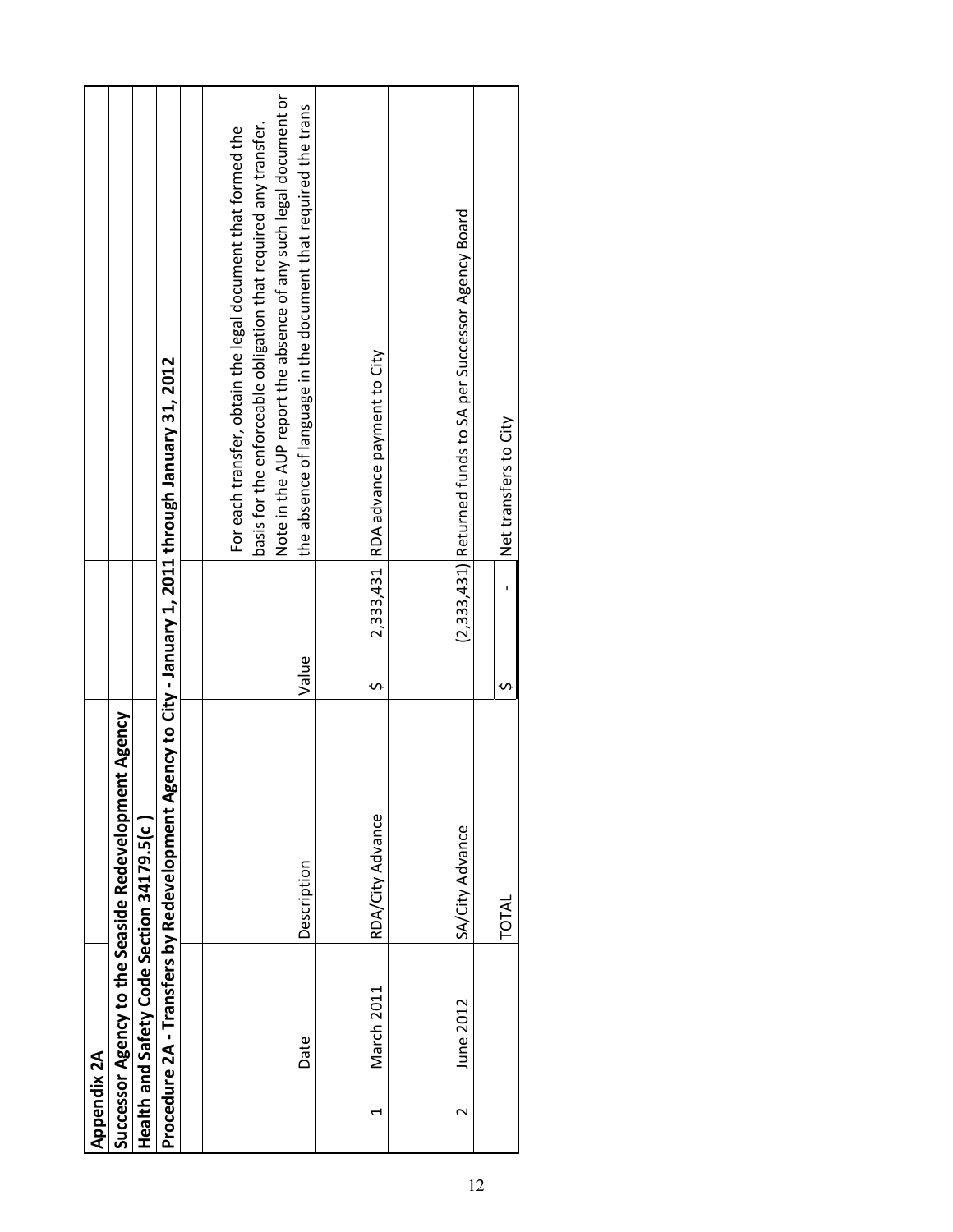| Appendix 3A    |            |                                                                          |                 |                                                                                                                                                                                                                                                                             |
|----------------|------------|--------------------------------------------------------------------------|-----------------|-----------------------------------------------------------------------------------------------------------------------------------------------------------------------------------------------------------------------------------------------------------------------------|
|                |            | Successor Agency to the Seaside Redevelopment Agency                     |                 |                                                                                                                                                                                                                                                                             |
|                |            | Health and Safety Code Section 34179.5(c                                 |                 |                                                                                                                                                                                                                                                                             |
|                |            |                                                                          |                 | Procedure 3A - Transfers by Redevelopment Agency to Other Public Agency or Private Parties -January 1, 2011 through January 31, 2012                                                                                                                                        |
|                |            |                                                                          |                 |                                                                                                                                                                                                                                                                             |
|                | Date       | Description                                                              | Value           | For each transfer, obtain the legal document that formed the basis for the<br>the absence of any such legal document or the absence of language in the<br>enforceable obligation that required any transfer. Note in the AUP report<br>document that required the transfer. |
| H              | Feb 2011   | non-housing redevelopment projects<br>2001 Tax allocation bonds used for | 18,008<br>s     | Debt payment.                                                                                                                                                                                                                                                               |
| Z              | Feb 2011   | 2003 Tax allocation bonds for non-<br>housing redevelopment projects     | 405,700         | Debt payment.                                                                                                                                                                                                                                                               |
| S              | Aug 2011   | non-housing redevelopment projects<br>2001 Tax allocation bonds used for | 253,008         | Debt payment.                                                                                                                                                                                                                                                               |
| 4              | Aug 2011   | 2003 Tax allocation bonds for non-<br>housing redevelopment projects     | 1,705,700       | Debt payment.                                                                                                                                                                                                                                                               |
| S              | March 2011 | Rabobank loan to fund project costs                                      | 92,272          | Debt payment.                                                                                                                                                                                                                                                               |
| 6              | April 2011 | Rabobank loan to fund project costs                                      | 14,560          | Debt payment.                                                                                                                                                                                                                                                               |
| $\overline{ }$ | Aug 2011   | Rabobank loan to fund project costs                                      | 50,000          | Debt payment.                                                                                                                                                                                                                                                               |
| $\infty$       | Sept 2011  | Rabobank loan to fund project costs                                      | 71,207          | Debt payment.                                                                                                                                                                                                                                                               |
|                |            | TOTAL                                                                    | 2,610,455<br>᠊ᠬ |                                                                                                                                                                                                                                                                             |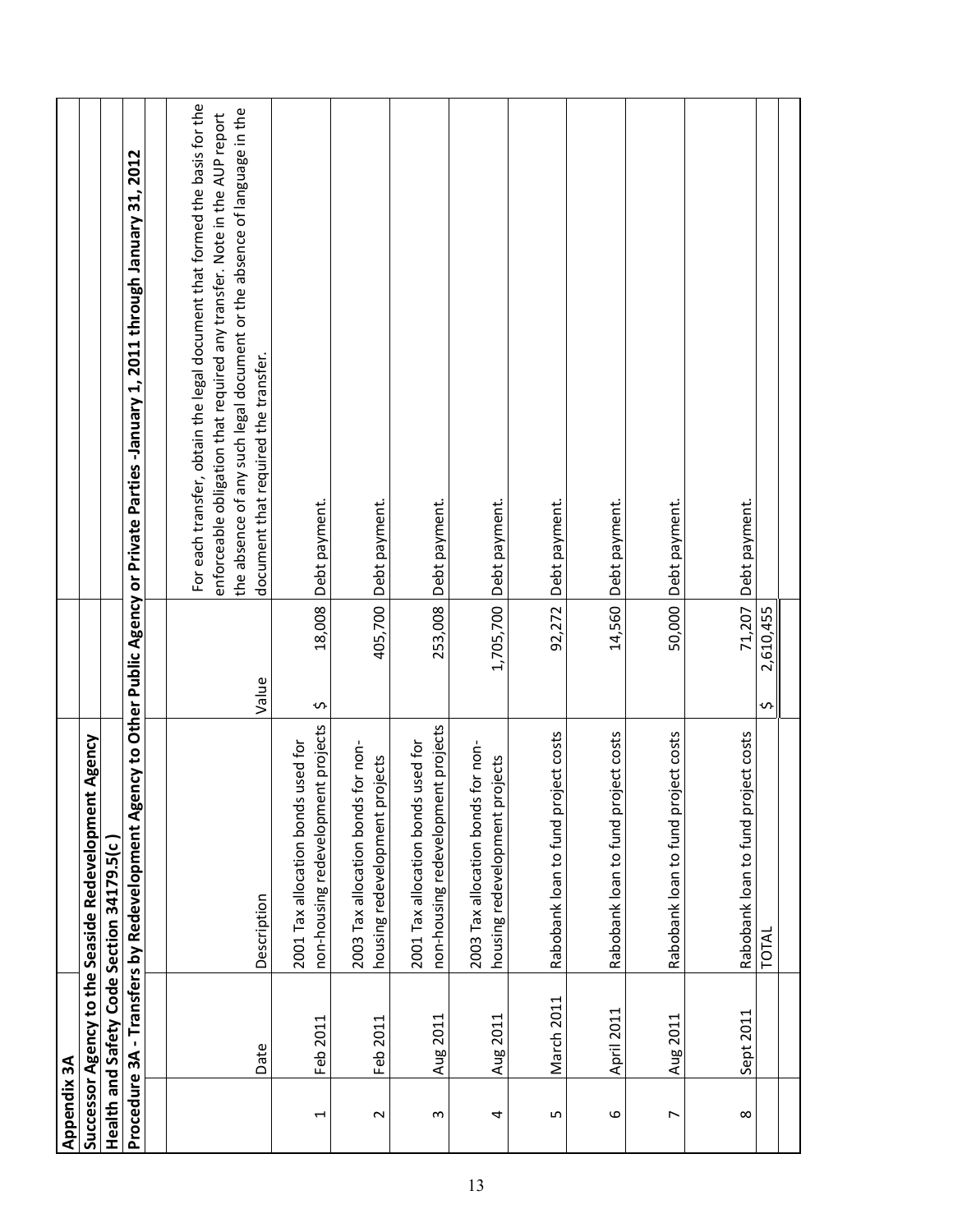| Appendix 3B |                                          |                                                                          |              |                                                                                                                                                                                                                                                                             |
|-------------|------------------------------------------|--------------------------------------------------------------------------|--------------|-----------------------------------------------------------------------------------------------------------------------------------------------------------------------------------------------------------------------------------------------------------------------------|
|             |                                          | Agency<br>Successor Agency to the Seaside Redevelopment                  |              |                                                                                                                                                                                                                                                                             |
|             | Health and Safety Code Section 34179.5(c |                                                                          |              |                                                                                                                                                                                                                                                                             |
|             |                                          |                                                                          |              | Procedure 3B - Transfers by Redevelopment Agency to Other Public Agency or Private Parties -February 1, 2012 through June 30, 2012                                                                                                                                          |
|             |                                          |                                                                          |              |                                                                                                                                                                                                                                                                             |
|             | Date                                     | Description                                                              | Value        | For each transfer, obtain the legal document that formed the basis<br>for the enforceable obligation that required any transfer. Note in<br>absence of language in the document that required the transfer.<br>the AUP report the absence of any such legal document or the |
| H           | Feb 2012                                 | non-housing redevelopment projects<br>2001 Tax allocation bonds used for | 12,500<br>S  | Debt payment.                                                                                                                                                                                                                                                               |
| N           | Feb 2012                                 | 2003 Tax allocation bonds for non-<br>housing redevelopment projects     |              | 379,700 Debt payment.                                                                                                                                                                                                                                                       |
| 3           | March 2012                               | project costs<br>Rabobank loan to fund                                   | 133,385<br>S | Debt payment.                                                                                                                                                                                                                                                               |
|             |                                          | TOTAL                                                                    | 525,585<br>S |                                                                                                                                                                                                                                                                             |
|             |                                          |                                                                          |              |                                                                                                                                                                                                                                                                             |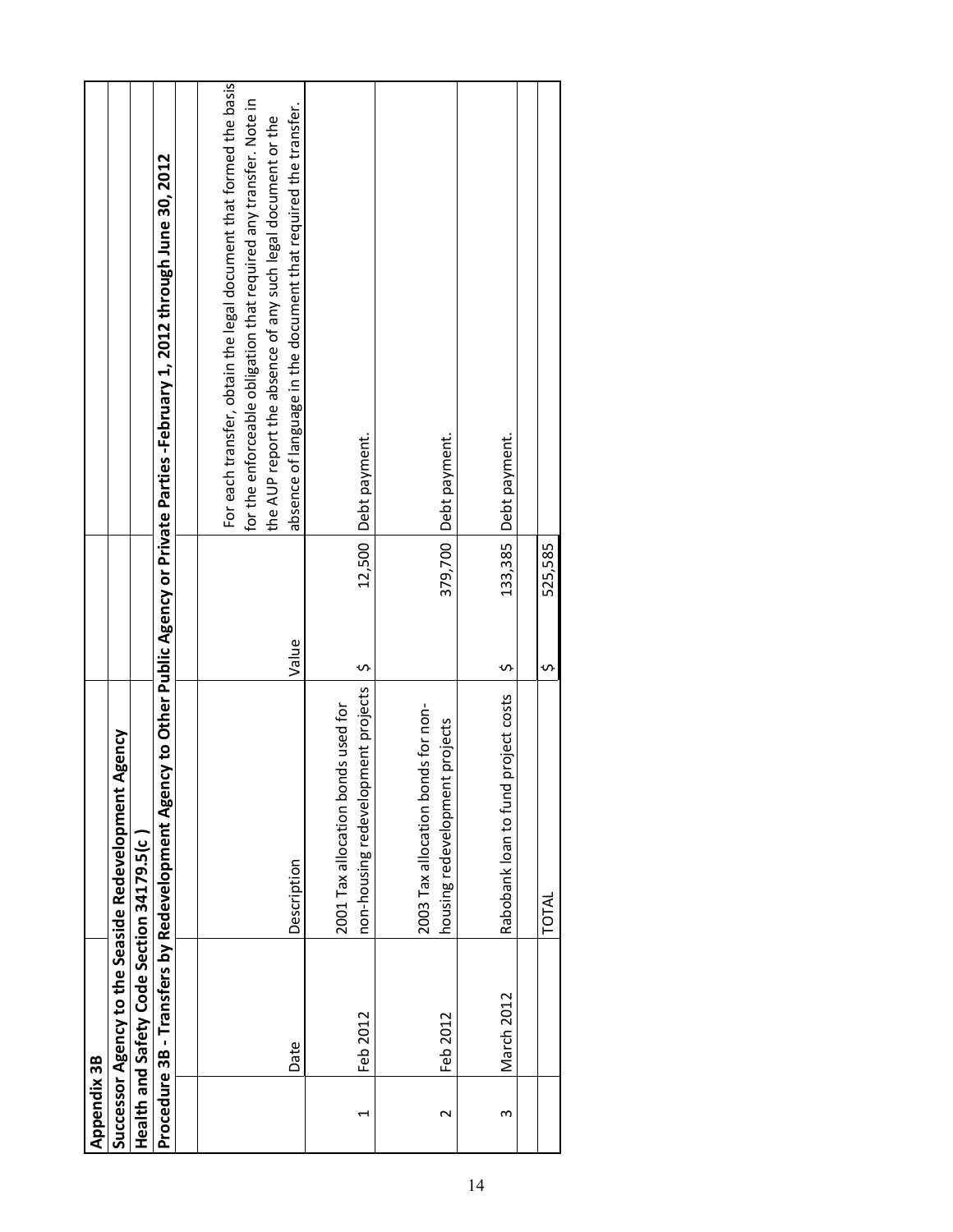|                                                                                                                                                                     | SCO<br>Report<br>All Fund<br><b>Types</b> | Redevelopment<br>Agency<br>All Fund<br><b>Types</b> | Less<br>Low-Moderate<br>Income<br>Housing | Total              |
|---------------------------------------------------------------------------------------------------------------------------------------------------------------------|-------------------------------------------|-----------------------------------------------------|-------------------------------------------|--------------------|
| <b>ASSETS</b>                                                                                                                                                       |                                           |                                                     |                                           |                    |
| Cash and investments                                                                                                                                                | \$19,417,526                              | \$<br>19,417,526                                    | \$<br>7,064,741                           | \$12,352,785       |
| Restricted cash and investments                                                                                                                                     | 1,861,493                                 | 1,611,493                                           | $\overline{a}$                            | 1,611,493          |
| Accounts receivable                                                                                                                                                 | 4,290                                     | 4,290                                               |                                           | 4,290              |
| Interest receivable                                                                                                                                                 | 24,583                                    | 24,583                                              | 9,088                                     | 15,495             |
| Loans receivable<br>Due from the City of Seaside                                                                                                                    | 1,858,942                                 | 1,858,942                                           | 1,858,942<br>Ξ.                           | 260,000            |
| Due from other fund                                                                                                                                                 | 260,000<br>396,825                        | 260,000                                             | Ξ.                                        | 396,825            |
| Advance to other fund                                                                                                                                               | 6,972,376                                 | 396,825<br>6,972,376                                | 3,972,376                                 | 3,000,000          |
| Deposits                                                                                                                                                            |                                           | 250,000                                             |                                           | 250,000            |
| Land held for resale                                                                                                                                                | 658,068                                   | 658,068                                             | 658,068                                   |                    |
| <b>Total assets</b>                                                                                                                                                 | \$                                        | \$                                                  | \$                                        | 17,890,888         |
|                                                                                                                                                                     | 31,454,103                                | 31,454,103                                          | 13,563,215                                | \$                 |
| <b>LIABILITIES AND FUND BALANCES</b>                                                                                                                                |                                           |                                                     |                                           |                    |
| Liabilities:                                                                                                                                                        |                                           |                                                     |                                           |                    |
| Accounts payable                                                                                                                                                    | \$<br>530.423                             | \$<br>530,423                                       | \$<br>13,948                              | 516,475            |
| Accrued payroll                                                                                                                                                     | 8,511                                     | 8,511                                               | 1,867                                     | 6,644              |
| Deferred revenue                                                                                                                                                    | 1,858,942                                 | 1,858,942                                           | 1,858,942                                 |                    |
| Deposits payable                                                                                                                                                    | 715                                       | 715                                                 | 250                                       | 465                |
| Due to other fund                                                                                                                                                   | 396,825                                   | 396,825                                             | 396,825                                   |                    |
| Advance from other fund                                                                                                                                             | 6,972,376                                 | 6,972,376                                           |                                           | 6,972,376          |
| <b>Total liabilities</b>                                                                                                                                            | 9,767,792                                 | 9,767,792                                           | 2,271,832                                 | 7,495,960          |
| <b>Fund balances</b>                                                                                                                                                | 21,686,311                                | 21,686,311                                          | 11,291,383                                | 10,394,928         |
| <b>Total liabilities and fund balances</b>                                                                                                                          | \$<br>31,454,103                          | \$<br>31,454,103                                    | \$<br>13,563,215                          | \$17,890,888       |
|                                                                                                                                                                     |                                           |                                                     |                                           |                    |
| Government-wide:<br>Capital assets used in Governmental Activities are not current financial<br>resources and therefore are not reported in the governmental funds: |                                           |                                                     |                                           |                    |
| Non-depreciable                                                                                                                                                     | \$<br>10,623,672                          | \$<br>10,335,915                                    | \$                                        | \$10,335,915       |
| Depreciable, net of accumulated depreciation                                                                                                                        |                                           | 267,757                                             |                                           | 267,757            |
| Net Capital assets                                                                                                                                                  | 10,623,672                                | 10,603,672                                          |                                           | 10,603,672         |
| Deferred charges, such as bond issuance costs                                                                                                                       |                                           | 584,948                                             |                                           | 584,948            |
| Unavailable revenue                                                                                                                                                 | 1,858,942                                 | 1,858,942                                           | 1,858,942                                 |                    |
| Interest payable                                                                                                                                                    | (400, 562)                                | (400, 562)                                          |                                           | (400, 562)         |
| Long-term liabilities are not due and payable in the current period and                                                                                             |                                           |                                                     |                                           |                    |
| therefore are not reported in the governmental funds:                                                                                                               |                                           |                                                     |                                           |                    |
| Compensated absences                                                                                                                                                |                                           | (18, 995)                                           | ц.                                        | (18,995)           |
| Other post employment benefits                                                                                                                                      | (22, 740)                                 | (22, 740)                                           | --                                        | (22, 740)          |
| Advance payable                                                                                                                                                     | (2, 333, 431)                             | (2,333,431)                                         | --                                        | (2, 333, 431)      |
| Bonds payable                                                                                                                                                       | (18,660,000)                              | (18,660,000)                                        | --                                        | (18,660,000)       |
| Unamortized premium                                                                                                                                                 |                                           | (613, 373)                                          |                                           | (613, 373)         |
| Note payable                                                                                                                                                        | (5, 185, 330)                             | (5, 185, 330)                                       |                                           | (5, 185, 330)      |
| <b>Net Assets of Government Activities</b>                                                                                                                          | \$(14, 119, 449)                          | \$<br>(14, 186, 869)                                | \$<br>1,858,942                           | $\sqrt{6,045,811}$ |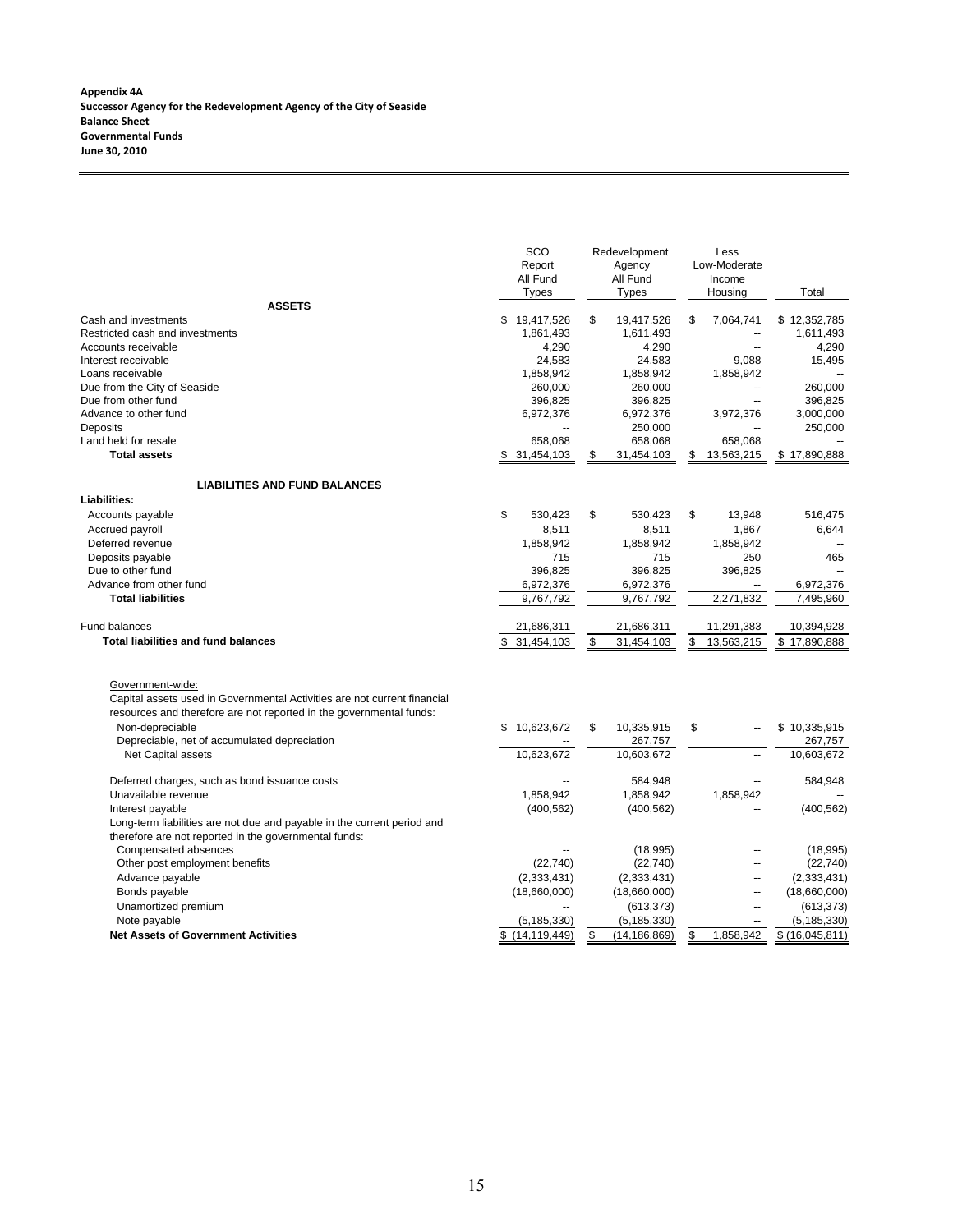**Appendix 4A Successor Agency for the Redevelopment Agency of the City of Seaside Balance Sheet Governmental Funds June 30, 2011**

|                                                                          | Redevelopment<br>Agency<br>All Fund<br><b>Types</b> | Less<br>Low-Moderate<br>Income<br>Housing | Total                     |
|--------------------------------------------------------------------------|-----------------------------------------------------|-------------------------------------------|---------------------------|
| <b>ASSETS</b>                                                            |                                                     |                                           |                           |
| Cash and investments                                                     | \$<br>16,847,462                                    | \$<br>7,639,145                           | \$<br>9,208,317           |
| Restricted cash and investments                                          | 1,611,834                                           |                                           | 1,611,834                 |
| Accounts receivable                                                      | 21,569                                              |                                           | 21,569                    |
| Interest receivable                                                      | 14,488                                              | 6,500                                     | 7,988                     |
| Deferred charge                                                          | 112,085                                             |                                           | 112,085                   |
| Loans receivable                                                         | 2,258,024                                           | 2,258,024                                 |                           |
| Due from the City of Seaside                                             | 250,000                                             |                                           | 250,000                   |
| Advance to other fund                                                    | 7,790,218                                           | 4,790,218                                 | 3,000,000                 |
| Deposits                                                                 | 250,000                                             | $\overline{a}$                            | 250,000                   |
| Land held for resale                                                     | 658,068                                             | 658,068                                   |                           |
| <b>Total assets</b>                                                      | \$<br>29,813,748                                    | \$<br>15,351,955                          | \$14,461,793              |
| <b>LIABILITIES AND FUND BALANCES</b>                                     |                                                     |                                           |                           |
| <b>Liabilities:</b>                                                      |                                                     |                                           |                           |
| Accounts payable                                                         | \$<br>623,200                                       | \$<br>34,653                              | 588,547                   |
| Accrued payroll                                                          | 1,768                                               | 926                                       | 842                       |
| Deferred revenue                                                         | 2,258,024                                           | 2,258,024                                 |                           |
| Deposits payable                                                         | 715                                                 | 250                                       | 465                       |
| Advance from other fund                                                  | 7,790,218                                           | $\ddotsc$                                 | 7,790,218                 |
| <b>Total liabilities</b>                                                 | 10,673,925                                          | 2,293,853                                 | 8.380.072                 |
|                                                                          |                                                     |                                           |                           |
| Fund balances                                                            | 19,139,823                                          | 13,058,102                                | 6,081,721<br>\$14,461,793 |
| <b>Total liabilities and fund balances</b>                               | \$<br>29,813,748                                    | \$<br>15,351,955                          |                           |
| Government-wide:                                                         |                                                     |                                           |                           |
| Capital assets used in Governmental Activities are not current financial |                                                     |                                           |                           |
| resources and therefore are not reported in the governmental funds:      |                                                     |                                           |                           |
| Non-depreciable                                                          | \$<br>10,870,645                                    | \$                                        | \$10,870,645              |
| Depreciable, net of accumulated depreciation                             | 256,859                                             |                                           | 256,859                   |
| Net Capital assets                                                       | 11,127,504                                          | $\overline{a}$                            | 11,127,504                |
|                                                                          |                                                     |                                           |                           |
| Deferred charges, such as bond issuance costs                            | 551,178                                             |                                           | 551,178                   |
| Unavailable revenue                                                      | 2,258,024                                           | 2,258,024                                 |                           |
| Interest payable                                                         | (396, 864)                                          | $\overline{a}$                            | (396, 864)                |
| Long-term liabilities are not due and payable in the current period and  |                                                     |                                           |                           |
| therefore are not reported in the governmental funds:                    |                                                     |                                           |                           |
| Compensated absences                                                     | (19,969)                                            |                                           | (19,969)                  |
| Other post employment benefits                                           | (36,020)                                            | $\overline{a}$                            | (36,020)                  |
| Bonds payable                                                            | (17,200,000)                                        | --                                        | (17,200,000)              |
| Unamortized premium                                                      | (586, 705)                                          | $\overline{\phantom{a}}$                  | (586, 705)                |
| Note payable                                                             | (4,822,406)                                         | $\overline{\phantom{a}}$                  | (4,822,406)               |
| <b>Net Assets of Government Activities</b>                               | \$<br>(9, 125, 258)                                 | \$<br>2,258,024                           | \$ (11,383,282)           |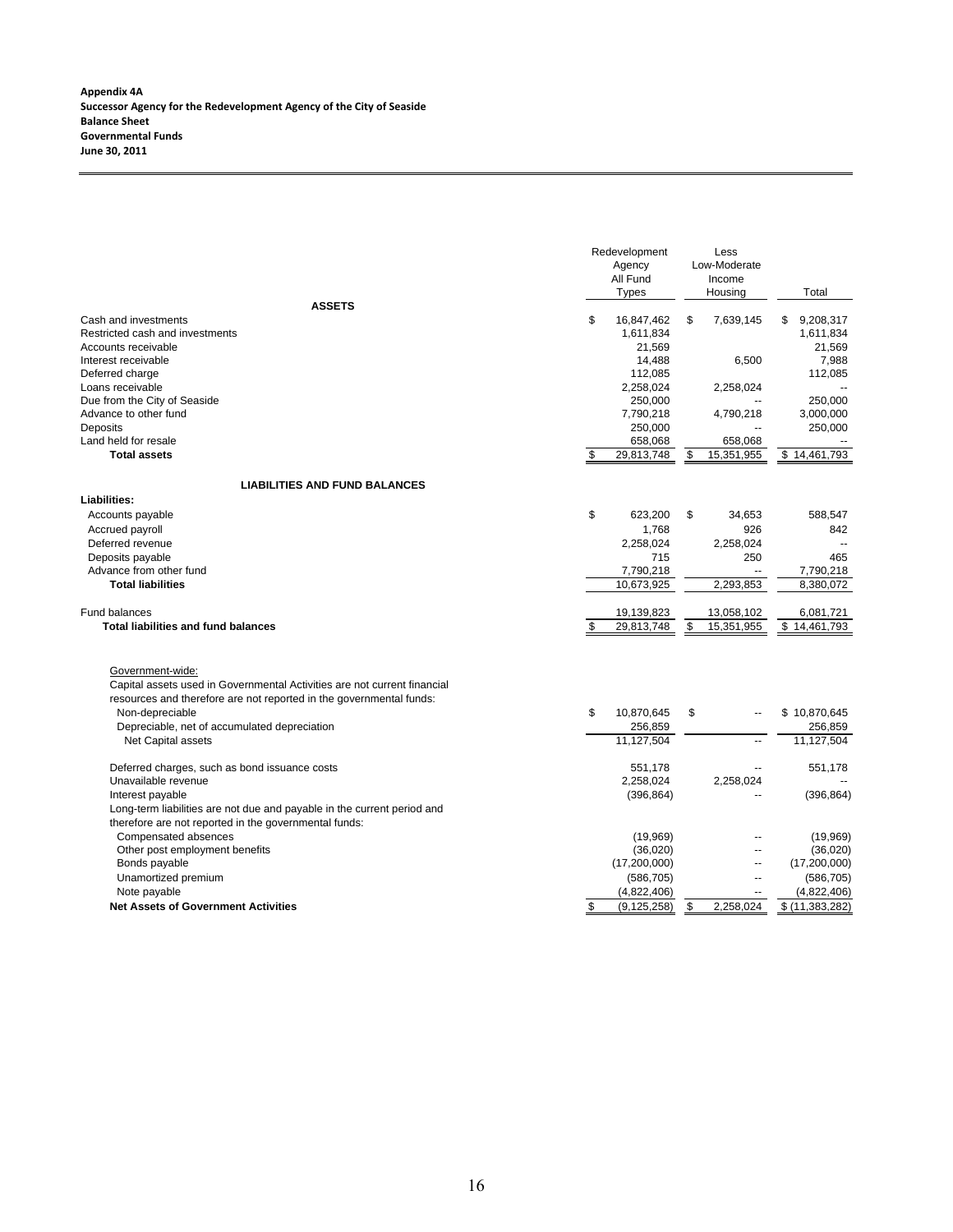| Low-Moderate<br>Agency<br>All Fund<br>Income<br>Total<br><b>Types</b><br>Housing<br><b>ASSETS</b><br>\$<br>Cash and investments<br>15,329,331<br>\$<br>8,192,927<br>\$<br>7,136,404<br>Restricted cash and investments<br>2,786,696<br>2,786,696<br>--<br>12.905<br>12,905<br>Accounts receivable<br>$\overline{a}$<br>2,450<br>1.334<br>Interest receivable<br>1,116<br>2,257,059<br>2,257,059<br>Loans receivable<br>Due from the City of Seaside<br>250,000<br>250,000<br>$\overline{a}$<br>Deposits<br>250,000<br>250,000<br>Advance to other fund<br>7,790,218<br>4,790,218<br>3,000,000<br>406<br>Other assets<br>406<br>Land held for resale<br>658,068<br>658,068<br>Deferred charges<br>112,085<br>112,085<br><b>Total assets</b><br>\$<br>29,449,218<br>15,899,606<br>\$<br>13,549,612<br>\$<br><b>LIABILITIES AND FUND BALANCES</b><br>Liabilities:<br>\$<br>103,900<br>\$<br>26.402<br>\$<br>77,498<br>Accounts payable<br>Accrued payroll<br>2,377<br>2,377<br>Deferred revenue<br>2,257,059<br>2,257,059<br>715<br>250<br>465<br>Deposits payable<br>Advance from other fund<br>7,790,218<br>7,790,218<br>10,154,269<br>2,283,711<br>7,870,558<br>Total liabilities*<br>Fund balances<br>19,294,949<br>13,615,895<br>5,679,054<br><b>Total liabilities and fund balances</b><br>\$<br>15,899,606<br>\$<br>13,549,612<br>\$<br>29,449,218<br>Government-wide:<br>Capital assets used in Governmental Activities are not current financial<br>resources and therefore are not reported in the governmental funds:<br>\$<br>14,420,975<br>4,552,194<br>9,868,781<br>Non-depreciable<br>\$<br>\$<br>Depreciable, net of accumulated depreciation<br>18,407,273<br>18,407,273<br>32,828,248<br>4,552,194<br>28,276,054<br>Net Capital assets<br>Deferred charges, such as bond issuance costs<br>531,480<br>531,480<br>Interest payable<br>(530, 183)<br>(530, 183)<br>Long-term liabilities are not due and payable in the current period and<br>therefore are not reported in the governmental funds:<br>Bonds payable<br>(15,665,000)<br>(15,665,000)<br>Unamortized premium<br>(571, 146)<br>(571, 146)<br>Note payable<br>(4,772,406)<br>(2,537,500)<br>(2, 234, 906)<br><b>Net Assets of Government Activities</b><br>$\boldsymbol{\mathsf{S}}$<br>11,820,993<br>\$<br>2,317,288<br>\$<br>9,503,705 |  | Redevelopment | Less |  |
|--------------------------------------------------------------------------------------------------------------------------------------------------------------------------------------------------------------------------------------------------------------------------------------------------------------------------------------------------------------------------------------------------------------------------------------------------------------------------------------------------------------------------------------------------------------------------------------------------------------------------------------------------------------------------------------------------------------------------------------------------------------------------------------------------------------------------------------------------------------------------------------------------------------------------------------------------------------------------------------------------------------------------------------------------------------------------------------------------------------------------------------------------------------------------------------------------------------------------------------------------------------------------------------------------------------------------------------------------------------------------------------------------------------------------------------------------------------------------------------------------------------------------------------------------------------------------------------------------------------------------------------------------------------------------------------------------------------------------------------------------------------------------------------------------------------------------------------------------------------------------------------------------------------------------------------------------------------------------------------------------------------------------------------------------------------------------------------------------------------------------------------------------------------------------------------------------------------------------------------------------------------------------------------------------------------------|--|---------------|------|--|
|                                                                                                                                                                                                                                                                                                                                                                                                                                                                                                                                                                                                                                                                                                                                                                                                                                                                                                                                                                                                                                                                                                                                                                                                                                                                                                                                                                                                                                                                                                                                                                                                                                                                                                                                                                                                                                                                                                                                                                                                                                                                                                                                                                                                                                                                                                                    |  |               |      |  |
|                                                                                                                                                                                                                                                                                                                                                                                                                                                                                                                                                                                                                                                                                                                                                                                                                                                                                                                                                                                                                                                                                                                                                                                                                                                                                                                                                                                                                                                                                                                                                                                                                                                                                                                                                                                                                                                                                                                                                                                                                                                                                                                                                                                                                                                                                                                    |  |               |      |  |
|                                                                                                                                                                                                                                                                                                                                                                                                                                                                                                                                                                                                                                                                                                                                                                                                                                                                                                                                                                                                                                                                                                                                                                                                                                                                                                                                                                                                                                                                                                                                                                                                                                                                                                                                                                                                                                                                                                                                                                                                                                                                                                                                                                                                                                                                                                                    |  |               |      |  |
|                                                                                                                                                                                                                                                                                                                                                                                                                                                                                                                                                                                                                                                                                                                                                                                                                                                                                                                                                                                                                                                                                                                                                                                                                                                                                                                                                                                                                                                                                                                                                                                                                                                                                                                                                                                                                                                                                                                                                                                                                                                                                                                                                                                                                                                                                                                    |  |               |      |  |
|                                                                                                                                                                                                                                                                                                                                                                                                                                                                                                                                                                                                                                                                                                                                                                                                                                                                                                                                                                                                                                                                                                                                                                                                                                                                                                                                                                                                                                                                                                                                                                                                                                                                                                                                                                                                                                                                                                                                                                                                                                                                                                                                                                                                                                                                                                                    |  |               |      |  |
|                                                                                                                                                                                                                                                                                                                                                                                                                                                                                                                                                                                                                                                                                                                                                                                                                                                                                                                                                                                                                                                                                                                                                                                                                                                                                                                                                                                                                                                                                                                                                                                                                                                                                                                                                                                                                                                                                                                                                                                                                                                                                                                                                                                                                                                                                                                    |  |               |      |  |
|                                                                                                                                                                                                                                                                                                                                                                                                                                                                                                                                                                                                                                                                                                                                                                                                                                                                                                                                                                                                                                                                                                                                                                                                                                                                                                                                                                                                                                                                                                                                                                                                                                                                                                                                                                                                                                                                                                                                                                                                                                                                                                                                                                                                                                                                                                                    |  |               |      |  |
|                                                                                                                                                                                                                                                                                                                                                                                                                                                                                                                                                                                                                                                                                                                                                                                                                                                                                                                                                                                                                                                                                                                                                                                                                                                                                                                                                                                                                                                                                                                                                                                                                                                                                                                                                                                                                                                                                                                                                                                                                                                                                                                                                                                                                                                                                                                    |  |               |      |  |
|                                                                                                                                                                                                                                                                                                                                                                                                                                                                                                                                                                                                                                                                                                                                                                                                                                                                                                                                                                                                                                                                                                                                                                                                                                                                                                                                                                                                                                                                                                                                                                                                                                                                                                                                                                                                                                                                                                                                                                                                                                                                                                                                                                                                                                                                                                                    |  |               |      |  |
|                                                                                                                                                                                                                                                                                                                                                                                                                                                                                                                                                                                                                                                                                                                                                                                                                                                                                                                                                                                                                                                                                                                                                                                                                                                                                                                                                                                                                                                                                                                                                                                                                                                                                                                                                                                                                                                                                                                                                                                                                                                                                                                                                                                                                                                                                                                    |  |               |      |  |
|                                                                                                                                                                                                                                                                                                                                                                                                                                                                                                                                                                                                                                                                                                                                                                                                                                                                                                                                                                                                                                                                                                                                                                                                                                                                                                                                                                                                                                                                                                                                                                                                                                                                                                                                                                                                                                                                                                                                                                                                                                                                                                                                                                                                                                                                                                                    |  |               |      |  |
|                                                                                                                                                                                                                                                                                                                                                                                                                                                                                                                                                                                                                                                                                                                                                                                                                                                                                                                                                                                                                                                                                                                                                                                                                                                                                                                                                                                                                                                                                                                                                                                                                                                                                                                                                                                                                                                                                                                                                                                                                                                                                                                                                                                                                                                                                                                    |  |               |      |  |
|                                                                                                                                                                                                                                                                                                                                                                                                                                                                                                                                                                                                                                                                                                                                                                                                                                                                                                                                                                                                                                                                                                                                                                                                                                                                                                                                                                                                                                                                                                                                                                                                                                                                                                                                                                                                                                                                                                                                                                                                                                                                                                                                                                                                                                                                                                                    |  |               |      |  |
|                                                                                                                                                                                                                                                                                                                                                                                                                                                                                                                                                                                                                                                                                                                                                                                                                                                                                                                                                                                                                                                                                                                                                                                                                                                                                                                                                                                                                                                                                                                                                                                                                                                                                                                                                                                                                                                                                                                                                                                                                                                                                                                                                                                                                                                                                                                    |  |               |      |  |
|                                                                                                                                                                                                                                                                                                                                                                                                                                                                                                                                                                                                                                                                                                                                                                                                                                                                                                                                                                                                                                                                                                                                                                                                                                                                                                                                                                                                                                                                                                                                                                                                                                                                                                                                                                                                                                                                                                                                                                                                                                                                                                                                                                                                                                                                                                                    |  |               |      |  |
|                                                                                                                                                                                                                                                                                                                                                                                                                                                                                                                                                                                                                                                                                                                                                                                                                                                                                                                                                                                                                                                                                                                                                                                                                                                                                                                                                                                                                                                                                                                                                                                                                                                                                                                                                                                                                                                                                                                                                                                                                                                                                                                                                                                                                                                                                                                    |  |               |      |  |
|                                                                                                                                                                                                                                                                                                                                                                                                                                                                                                                                                                                                                                                                                                                                                                                                                                                                                                                                                                                                                                                                                                                                                                                                                                                                                                                                                                                                                                                                                                                                                                                                                                                                                                                                                                                                                                                                                                                                                                                                                                                                                                                                                                                                                                                                                                                    |  |               |      |  |
|                                                                                                                                                                                                                                                                                                                                                                                                                                                                                                                                                                                                                                                                                                                                                                                                                                                                                                                                                                                                                                                                                                                                                                                                                                                                                                                                                                                                                                                                                                                                                                                                                                                                                                                                                                                                                                                                                                                                                                                                                                                                                                                                                                                                                                                                                                                    |  |               |      |  |
|                                                                                                                                                                                                                                                                                                                                                                                                                                                                                                                                                                                                                                                                                                                                                                                                                                                                                                                                                                                                                                                                                                                                                                                                                                                                                                                                                                                                                                                                                                                                                                                                                                                                                                                                                                                                                                                                                                                                                                                                                                                                                                                                                                                                                                                                                                                    |  |               |      |  |
|                                                                                                                                                                                                                                                                                                                                                                                                                                                                                                                                                                                                                                                                                                                                                                                                                                                                                                                                                                                                                                                                                                                                                                                                                                                                                                                                                                                                                                                                                                                                                                                                                                                                                                                                                                                                                                                                                                                                                                                                                                                                                                                                                                                                                                                                                                                    |  |               |      |  |
|                                                                                                                                                                                                                                                                                                                                                                                                                                                                                                                                                                                                                                                                                                                                                                                                                                                                                                                                                                                                                                                                                                                                                                                                                                                                                                                                                                                                                                                                                                                                                                                                                                                                                                                                                                                                                                                                                                                                                                                                                                                                                                                                                                                                                                                                                                                    |  |               |      |  |
|                                                                                                                                                                                                                                                                                                                                                                                                                                                                                                                                                                                                                                                                                                                                                                                                                                                                                                                                                                                                                                                                                                                                                                                                                                                                                                                                                                                                                                                                                                                                                                                                                                                                                                                                                                                                                                                                                                                                                                                                                                                                                                                                                                                                                                                                                                                    |  |               |      |  |
|                                                                                                                                                                                                                                                                                                                                                                                                                                                                                                                                                                                                                                                                                                                                                                                                                                                                                                                                                                                                                                                                                                                                                                                                                                                                                                                                                                                                                                                                                                                                                                                                                                                                                                                                                                                                                                                                                                                                                                                                                                                                                                                                                                                                                                                                                                                    |  |               |      |  |
|                                                                                                                                                                                                                                                                                                                                                                                                                                                                                                                                                                                                                                                                                                                                                                                                                                                                                                                                                                                                                                                                                                                                                                                                                                                                                                                                                                                                                                                                                                                                                                                                                                                                                                                                                                                                                                                                                                                                                                                                                                                                                                                                                                                                                                                                                                                    |  |               |      |  |
|                                                                                                                                                                                                                                                                                                                                                                                                                                                                                                                                                                                                                                                                                                                                                                                                                                                                                                                                                                                                                                                                                                                                                                                                                                                                                                                                                                                                                                                                                                                                                                                                                                                                                                                                                                                                                                                                                                                                                                                                                                                                                                                                                                                                                                                                                                                    |  |               |      |  |
|                                                                                                                                                                                                                                                                                                                                                                                                                                                                                                                                                                                                                                                                                                                                                                                                                                                                                                                                                                                                                                                                                                                                                                                                                                                                                                                                                                                                                                                                                                                                                                                                                                                                                                                                                                                                                                                                                                                                                                                                                                                                                                                                                                                                                                                                                                                    |  |               |      |  |
|                                                                                                                                                                                                                                                                                                                                                                                                                                                                                                                                                                                                                                                                                                                                                                                                                                                                                                                                                                                                                                                                                                                                                                                                                                                                                                                                                                                                                                                                                                                                                                                                                                                                                                                                                                                                                                                                                                                                                                                                                                                                                                                                                                                                                                                                                                                    |  |               |      |  |
|                                                                                                                                                                                                                                                                                                                                                                                                                                                                                                                                                                                                                                                                                                                                                                                                                                                                                                                                                                                                                                                                                                                                                                                                                                                                                                                                                                                                                                                                                                                                                                                                                                                                                                                                                                                                                                                                                                                                                                                                                                                                                                                                                                                                                                                                                                                    |  |               |      |  |
|                                                                                                                                                                                                                                                                                                                                                                                                                                                                                                                                                                                                                                                                                                                                                                                                                                                                                                                                                                                                                                                                                                                                                                                                                                                                                                                                                                                                                                                                                                                                                                                                                                                                                                                                                                                                                                                                                                                                                                                                                                                                                                                                                                                                                                                                                                                    |  |               |      |  |
|                                                                                                                                                                                                                                                                                                                                                                                                                                                                                                                                                                                                                                                                                                                                                                                                                                                                                                                                                                                                                                                                                                                                                                                                                                                                                                                                                                                                                                                                                                                                                                                                                                                                                                                                                                                                                                                                                                                                                                                                                                                                                                                                                                                                                                                                                                                    |  |               |      |  |
|                                                                                                                                                                                                                                                                                                                                                                                                                                                                                                                                                                                                                                                                                                                                                                                                                                                                                                                                                                                                                                                                                                                                                                                                                                                                                                                                                                                                                                                                                                                                                                                                                                                                                                                                                                                                                                                                                                                                                                                                                                                                                                                                                                                                                                                                                                                    |  |               |      |  |
|                                                                                                                                                                                                                                                                                                                                                                                                                                                                                                                                                                                                                                                                                                                                                                                                                                                                                                                                                                                                                                                                                                                                                                                                                                                                                                                                                                                                                                                                                                                                                                                                                                                                                                                                                                                                                                                                                                                                                                                                                                                                                                                                                                                                                                                                                                                    |  |               |      |  |
|                                                                                                                                                                                                                                                                                                                                                                                                                                                                                                                                                                                                                                                                                                                                                                                                                                                                                                                                                                                                                                                                                                                                                                                                                                                                                                                                                                                                                                                                                                                                                                                                                                                                                                                                                                                                                                                                                                                                                                                                                                                                                                                                                                                                                                                                                                                    |  |               |      |  |
|                                                                                                                                                                                                                                                                                                                                                                                                                                                                                                                                                                                                                                                                                                                                                                                                                                                                                                                                                                                                                                                                                                                                                                                                                                                                                                                                                                                                                                                                                                                                                                                                                                                                                                                                                                                                                                                                                                                                                                                                                                                                                                                                                                                                                                                                                                                    |  |               |      |  |
|                                                                                                                                                                                                                                                                                                                                                                                                                                                                                                                                                                                                                                                                                                                                                                                                                                                                                                                                                                                                                                                                                                                                                                                                                                                                                                                                                                                                                                                                                                                                                                                                                                                                                                                                                                                                                                                                                                                                                                                                                                                                                                                                                                                                                                                                                                                    |  |               |      |  |
|                                                                                                                                                                                                                                                                                                                                                                                                                                                                                                                                                                                                                                                                                                                                                                                                                                                                                                                                                                                                                                                                                                                                                                                                                                                                                                                                                                                                                                                                                                                                                                                                                                                                                                                                                                                                                                                                                                                                                                                                                                                                                                                                                                                                                                                                                                                    |  |               |      |  |
|                                                                                                                                                                                                                                                                                                                                                                                                                                                                                                                                                                                                                                                                                                                                                                                                                                                                                                                                                                                                                                                                                                                                                                                                                                                                                                                                                                                                                                                                                                                                                                                                                                                                                                                                                                                                                                                                                                                                                                                                                                                                                                                                                                                                                                                                                                                    |  |               |      |  |
|                                                                                                                                                                                                                                                                                                                                                                                                                                                                                                                                                                                                                                                                                                                                                                                                                                                                                                                                                                                                                                                                                                                                                                                                                                                                                                                                                                                                                                                                                                                                                                                                                                                                                                                                                                                                                                                                                                                                                                                                                                                                                                                                                                                                                                                                                                                    |  |               |      |  |
|                                                                                                                                                                                                                                                                                                                                                                                                                                                                                                                                                                                                                                                                                                                                                                                                                                                                                                                                                                                                                                                                                                                                                                                                                                                                                                                                                                                                                                                                                                                                                                                                                                                                                                                                                                                                                                                                                                                                                                                                                                                                                                                                                                                                                                                                                                                    |  |               |      |  |
|                                                                                                                                                                                                                                                                                                                                                                                                                                                                                                                                                                                                                                                                                                                                                                                                                                                                                                                                                                                                                                                                                                                                                                                                                                                                                                                                                                                                                                                                                                                                                                                                                                                                                                                                                                                                                                                                                                                                                                                                                                                                                                                                                                                                                                                                                                                    |  |               |      |  |
|                                                                                                                                                                                                                                                                                                                                                                                                                                                                                                                                                                                                                                                                                                                                                                                                                                                                                                                                                                                                                                                                                                                                                                                                                                                                                                                                                                                                                                                                                                                                                                                                                                                                                                                                                                                                                                                                                                                                                                                                                                                                                                                                                                                                                                                                                                                    |  |               |      |  |
|                                                                                                                                                                                                                                                                                                                                                                                                                                                                                                                                                                                                                                                                                                                                                                                                                                                                                                                                                                                                                                                                                                                                                                                                                                                                                                                                                                                                                                                                                                                                                                                                                                                                                                                                                                                                                                                                                                                                                                                                                                                                                                                                                                                                                                                                                                                    |  |               |      |  |
|                                                                                                                                                                                                                                                                                                                                                                                                                                                                                                                                                                                                                                                                                                                                                                                                                                                                                                                                                                                                                                                                                                                                                                                                                                                                                                                                                                                                                                                                                                                                                                                                                                                                                                                                                                                                                                                                                                                                                                                                                                                                                                                                                                                                                                                                                                                    |  |               |      |  |
|                                                                                                                                                                                                                                                                                                                                                                                                                                                                                                                                                                                                                                                                                                                                                                                                                                                                                                                                                                                                                                                                                                                                                                                                                                                                                                                                                                                                                                                                                                                                                                                                                                                                                                                                                                                                                                                                                                                                                                                                                                                                                                                                                                                                                                                                                                                    |  |               |      |  |
|                                                                                                                                                                                                                                                                                                                                                                                                                                                                                                                                                                                                                                                                                                                                                                                                                                                                                                                                                                                                                                                                                                                                                                                                                                                                                                                                                                                                                                                                                                                                                                                                                                                                                                                                                                                                                                                                                                                                                                                                                                                                                                                                                                                                                                                                                                                    |  |               |      |  |
|                                                                                                                                                                                                                                                                                                                                                                                                                                                                                                                                                                                                                                                                                                                                                                                                                                                                                                                                                                                                                                                                                                                                                                                                                                                                                                                                                                                                                                                                                                                                                                                                                                                                                                                                                                                                                                                                                                                                                                                                                                                                                                                                                                                                                                                                                                                    |  |               |      |  |
|                                                                                                                                                                                                                                                                                                                                                                                                                                                                                                                                                                                                                                                                                                                                                                                                                                                                                                                                                                                                                                                                                                                                                                                                                                                                                                                                                                                                                                                                                                                                                                                                                                                                                                                                                                                                                                                                                                                                                                                                                                                                                                                                                                                                                                                                                                                    |  |               |      |  |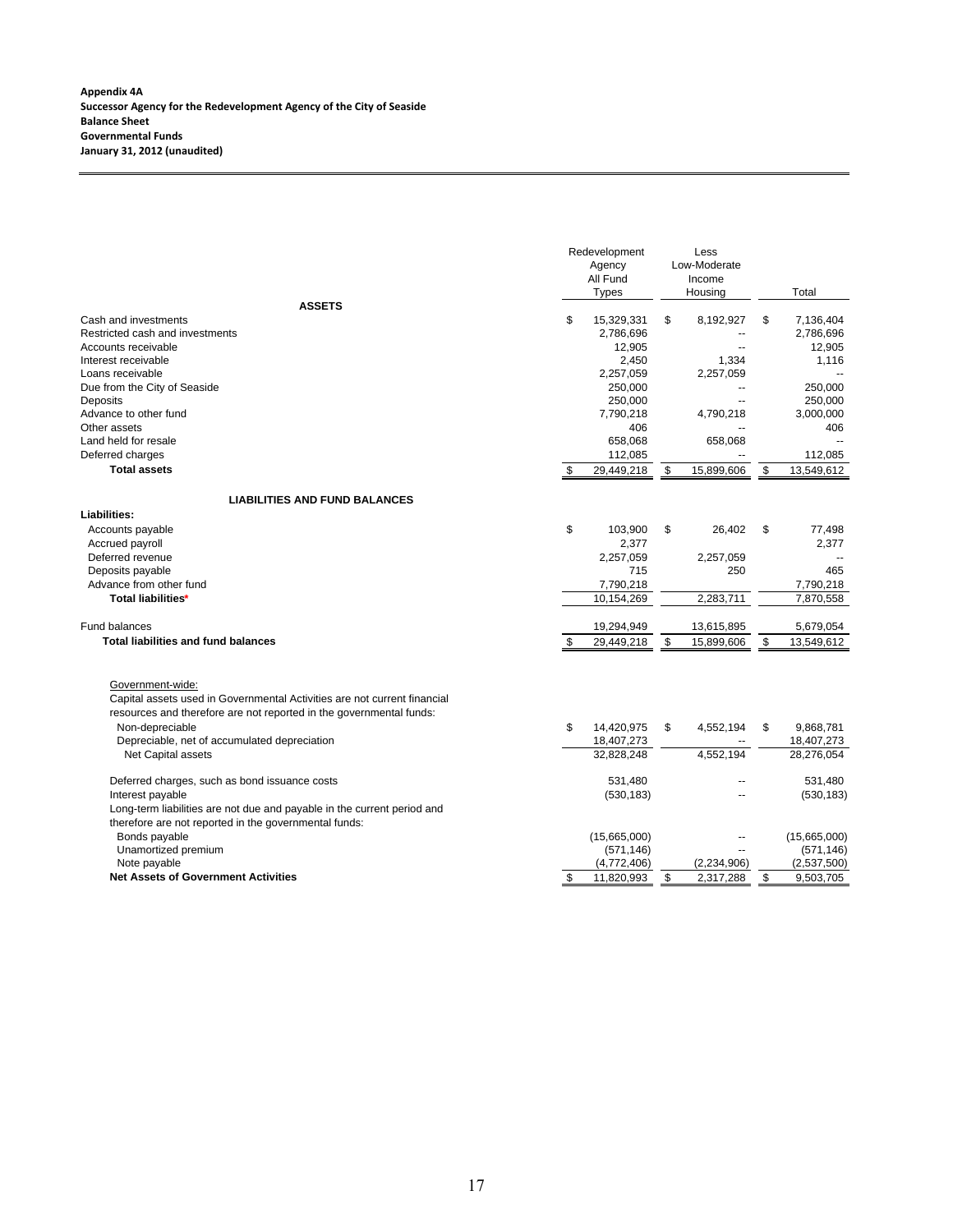**Appendix 4A Successor Agency for the Redevelopment Agency of the City of Seaside Balance Sheet Governmental Funds June 30, 2012 (unaudited)**

|                                            | <b>RDA</b><br>Excluding<br><b>LMIHF</b><br>Total |                          | Private<br>Purpose<br><b>Trust Fund</b><br><b>Excluding LMIHF</b> |
|--------------------------------------------|--------------------------------------------------|--------------------------|-------------------------------------------------------------------|
| <b>ASSETS</b>                              |                                                  |                          |                                                                   |
| Cash and investments                       | \$                                               |                          | \$<br>9,078,630                                                   |
| Restricted cash and investments            |                                                  |                          | 3,789,083                                                         |
| Accounts receivable                        |                                                  |                          | 20,914                                                            |
| Interest receivable                        |                                                  |                          | 435                                                               |
| Due from the City of Seaside               |                                                  |                          | 250,000                                                           |
| Deposits                                   |                                                  | --                       | 250,000                                                           |
| Advance to other fund                      |                                                  |                          | 3,000,000                                                         |
| Other assets                               |                                                  |                          | 222                                                               |
| Deferred charges                           |                                                  |                          | 112.085                                                           |
| Deferred issuance costs                    |                                                  |                          | 517,408                                                           |
| Capital assets:                            |                                                  |                          |                                                                   |
| Nondepreciable                             |                                                  |                          | 9,868,781                                                         |
| Depreciable                                |                                                  | $\overline{a}$           | 18,186,581                                                        |
| <b>Total assets</b>                        | \$                                               | $\overline{\phantom{a}}$ | \$<br>45,074,139                                                  |
| <b>LIABILITIES AND FUND BALANCES</b>       |                                                  |                          |                                                                   |
| Liabilities:                               |                                                  |                          |                                                                   |
| Accounts payable                           | \$                                               |                          | \$<br>23,409                                                      |
| Accrued payroll                            |                                                  |                          | 1,603                                                             |
| Interest payable                           |                                                  |                          | 373,638                                                           |
| Deposits payable                           |                                                  |                          | 465                                                               |
| Advance from other fund                    |                                                  |                          | 10,123,650                                                        |
| Bonds payable                              |                                                  |                          | 15,665,000                                                        |
| Bond premium                               |                                                  |                          | 560,034                                                           |
| Notes payable                              |                                                  | ⊷                        | 2,537,500                                                         |
| <b>Total liabilities</b>                   |                                                  | ۰.                       | 29,285,299                                                        |
| Fund balances                              |                                                  |                          | 15,788,840                                                        |
| <b>Total liabilities and fund balances</b> | \$                                               | $\overline{\phantom{a}}$ | \$<br>45,074,139                                                  |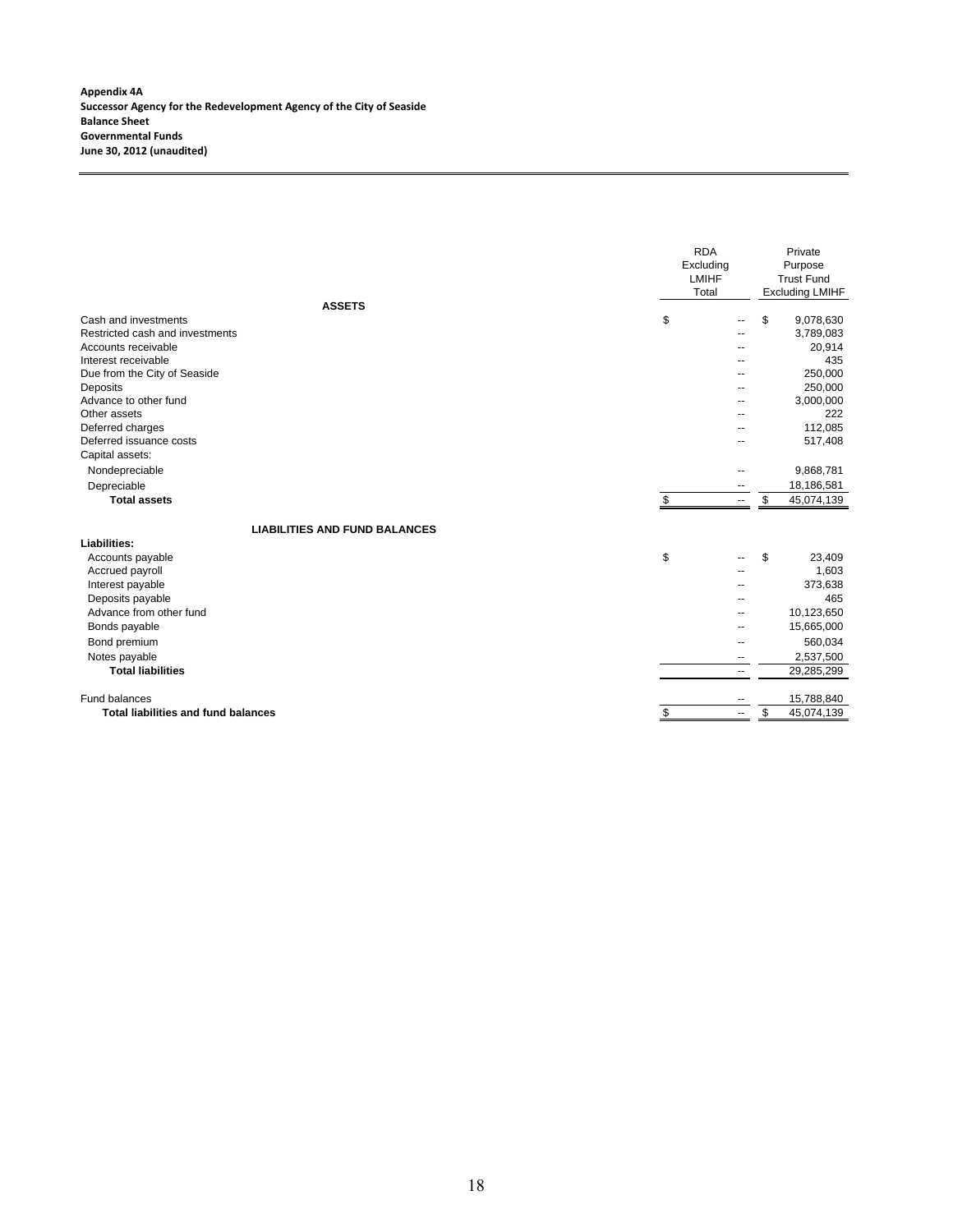#### **Appendix 4B Successor Agency for the Redevelopment Agency of the City of Seaside Revenue, Expenditures and Changes in Fund Balance Governmental Funds For the year ended June 30, 2010**

|                                                           | SCO<br>Report<br>All Fund<br><b>Types</b> |      | Redevelopment<br>Agency<br>All Fund<br><b>Types</b> |                         | Less<br>Low-Moderate<br>Income<br>Housing |     | Total         |
|-----------------------------------------------------------|-------------------------------------------|------|-----------------------------------------------------|-------------------------|-------------------------------------------|-----|---------------|
| <b>REVENUES</b>                                           |                                           |      |                                                     |                         |                                           |     |               |
| Tax increment                                             | \$<br>9,019,307<br>181,238                | \$   | 9,019,307                                           | \$                      | 1,803,861                                 | \$  | 7,215,446     |
| Use of money and property<br>Charges for services         | --                                        |      | 181,094<br>45                                       |                         | 47,837<br>45                              |     | 133,257       |
| Other                                                     | 72,728                                    |      | 72,826                                              |                         | 65,327                                    |     | 7,499         |
| <b>Total revenues</b>                                     | \$<br>9,273,273                           | \$   | 9,273,272                                           | $\sqrt[6]{\frac{1}{2}}$ | 1,917,070                                 | \$  | 7,356,202     |
|                                                           |                                           |      |                                                     |                         |                                           |     |               |
| <b>EXPENDITURES</b>                                       |                                           |      |                                                     |                         |                                           |     |               |
| Current:                                                  |                                           |      |                                                     |                         |                                           |     |               |
| Community development                                     | \$<br>8,556,275                           | \$   | 8.556.274                                           | \$                      | 1,339,733                                 |     | 7,216,541     |
| Pass through                                              | 815,620                                   |      | 815,620                                             |                         |                                           |     | 815,620       |
| Capital outlay                                            | 843,578                                   |      | 843,578                                             |                         |                                           |     | 843,578       |
| Debt service:                                             |                                           |      |                                                     |                         |                                           |     |               |
| Principal                                                 | 4,493,023                                 |      | 4,493,023                                           |                         | 298,023                                   |     | 4,195,000     |
| Interest                                                  | 1,421,719                                 |      | 1,421,719                                           |                         | 142,293                                   |     | 1,279,426     |
| <b>Total expenditures</b>                                 | 16,130,215                                |      | 16,130,214                                          |                         | 1,780,049                                 |     | 14,350,165    |
| Excess (deficiency) of revenues over (under) expenditures | (6,856,942)                               |      | (6,856,942)                                         |                         | 137,021                                   |     | (6,993,963)   |
| Other financing sources (uses):                           |                                           |      |                                                     |                         |                                           |     |               |
| Proceeds of advances                                      | 153,023                                   |      | 153,023                                             |                         |                                           |     | 153,023       |
| Transfers in                                              | 3,111,925                                 |      | 3,111,925                                           |                         |                                           |     | 3,111,925     |
| <b>Transfers out</b>                                      | (3, 111, 925)                             |      | (3, 111, 925)                                       |                         | $\overline{a}$                            |     | (3, 111, 925) |
| Total other financing sources (uses)                      | 153,023                                   |      | 153,023                                             |                         | ä,                                        |     | 153,023       |
| Net change in fund balance                                | (6,703,919)                               |      | (6,703,919)                                         |                         | 137,021                                   |     | (6,840,940)   |
|                                                           |                                           |      |                                                     |                         |                                           |     |               |
| Fund balance, beginning restated                          | 28,390,230                                |      | 28,390,230                                          |                         | 11,154,362                                |     | 17,235,868    |
| Fund balance, ending                                      | 21,686,311                                | \$   | 21,686,311                                          | \$                      | 11,291,383                                | \$. | 10,394,928    |
| Reconcliaton to government-wide statements:               |                                           |      |                                                     |                         |                                           |     |               |
| Net change iin fund balances                              |                                           | \$   | (6,703,919)                                         | \$                      | 137,021                                   | \$  | (6,840,940)   |
| Government-wide adjustments                               |                                           |      |                                                     |                         |                                           |     |               |
| Capital asset - depreciation expense                      |                                           |      | (10, 898)                                           |                         |                                           |     | (10, 898)     |
| Net change in deferred revenue                            |                                           |      | 209,000                                             |                         |                                           |     | 209,000       |
| Net change in interest payable                            |                                           |      | 30,198                                              |                         |                                           |     | 30,198        |
| Net changes in various long-term liabiliites accounts     |                                           |      | 4,287,471                                           |                         |                                           |     | 4,287,471     |
| Change in net assets of governmental activities           |                                           | - \$ | (2, 188, 148)                                       | - \$                    | 137,021                                   | \$  | (2,325,169)   |
|                                                           |                                           |      |                                                     |                         |                                           |     |               |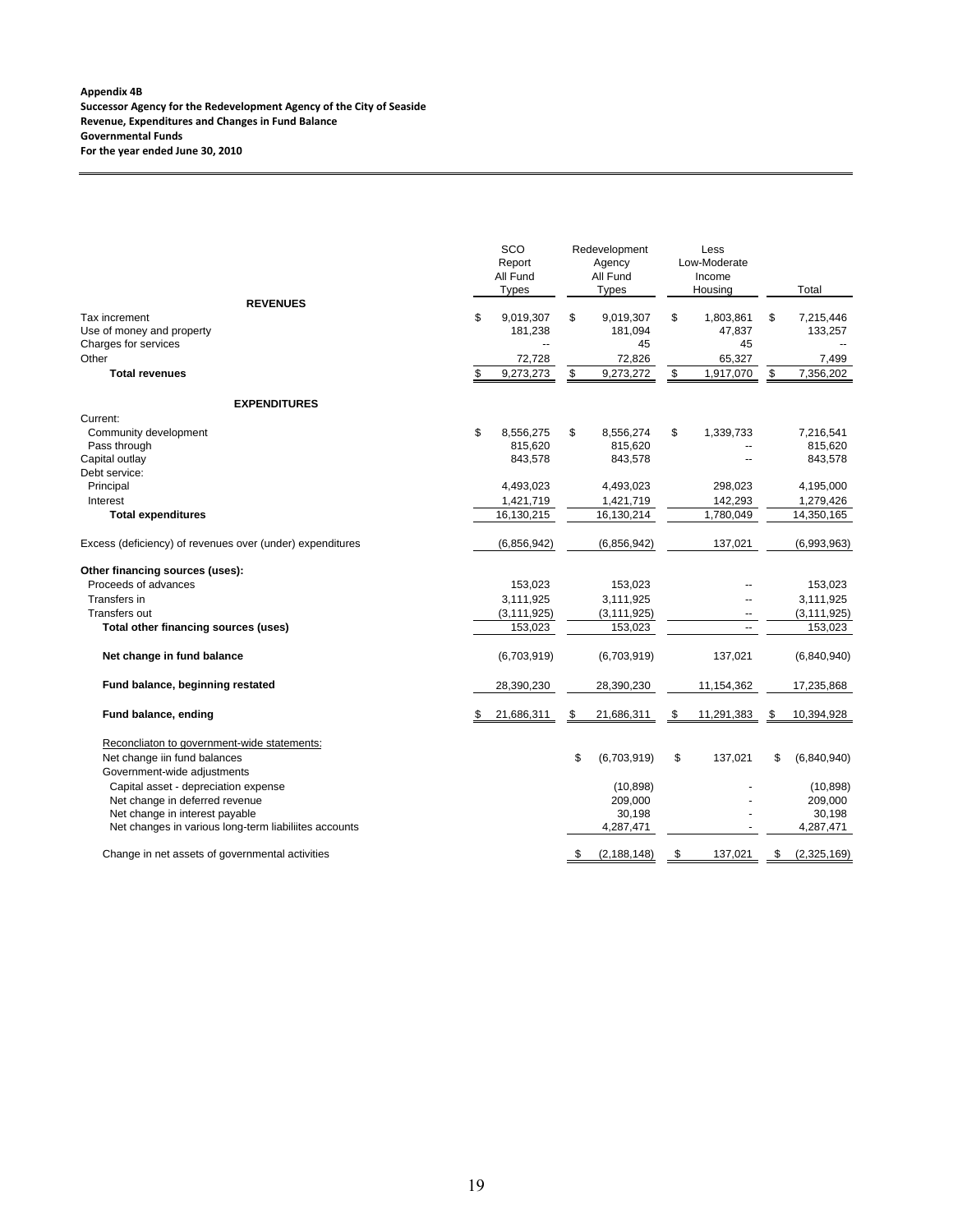|                                                                                                            | Redevelopment<br>Agency<br>All Fund<br><b>Types</b> | Less<br>Low-Moderate<br>Income<br>Housing | Total                                           |
|------------------------------------------------------------------------------------------------------------|-----------------------------------------------------|-------------------------------------------|-------------------------------------------------|
| <b>REVENUES</b>                                                                                            |                                                     |                                           |                                                 |
| Tax increment<br>Use of money and property<br>Charges for services<br>Capital grants and contributions     | \$<br>8,842,538<br>128,704<br>80,552<br>521,243     | \$<br>2,055,523<br>25,249<br>98,218       | 6,787,015<br>\$<br>103,455<br>80,552<br>423,025 |
| Other<br><b>Total revenues</b>                                                                             | \$<br>3,216<br>9,576,253                            | \$<br>90<br>2,179,080                     | 3,126<br>7,397,173                              |
|                                                                                                            |                                                     |                                           |                                                 |
| <b>EXPENDITURES</b>                                                                                        |                                                     |                                           |                                                 |
| Current:<br>Community development<br>Pass through<br>Capital outlay                                        | \$<br>5,217,790<br>1,391,514<br>180,575             | \$<br>1,080,984                           | 4,136,806<br>1,391,514<br>180,575               |
| Debt service:<br>Principal<br>Interest                                                                     | 4,156,355<br>1,176,509                              | 312,924<br>127,392                        | 3,843,431<br>1,049,117                          |
| <b>Total expenditures</b>                                                                                  | 12,122,743                                          | 1,521,300                                 | 10,601,443                                      |
| Excess (deficiency) of revenues over (under) expenditures                                                  | (2,546,490)                                         | 657,780                                   | (3,204,270)                                     |
| Other financing sources (uses):<br>Transfers in                                                            | 4,990,000                                           |                                           | 4,990,000                                       |
| <b>Transfers out</b><br>Total other financing sources (uses)                                               | (4,990,000)<br>$\overline{\phantom{a}}$             |                                           | (4,990,000)                                     |
| Net change in fund balance                                                                                 | (2,546,490)                                         | 657,780                                   | (3,204,270)                                     |
| Fund balance, beginning<br>Prior period adjustment                                                         | 21,686,313                                          | 11,291,383<br>1,108,939                   | 10,394,930<br>(1, 108, 939)                     |
| Fund balance, ending                                                                                       | \$<br>19,139,823                                    | \$<br>13,058,102                          | \$<br>6,081,721                                 |
| Reconcliaton to government-wide statements:<br>Net change iin fund balances<br>Government-wide adjustments | \$<br>(2,546,490)                                   | \$<br>657,780                             | \$ (3,204,270)                                  |
| Capital asset - additions<br>Capital asset - depreciation expense<br>Net change in deferred revenue        | 514730<br>(10, 898)<br>399,082                      |                                           | 514,730<br>(10, 898)<br>399,082                 |
| Net change in interest payable<br>Net changes in various long-term liabiliites accounts                    | 3,698<br>4,135,001                                  |                                           | 3,698<br>4,135,001                              |
| Change in net assets of governmental activities                                                            | \$<br>2,495,123                                     | \$<br>657,780                             | \$1,837,343                                     |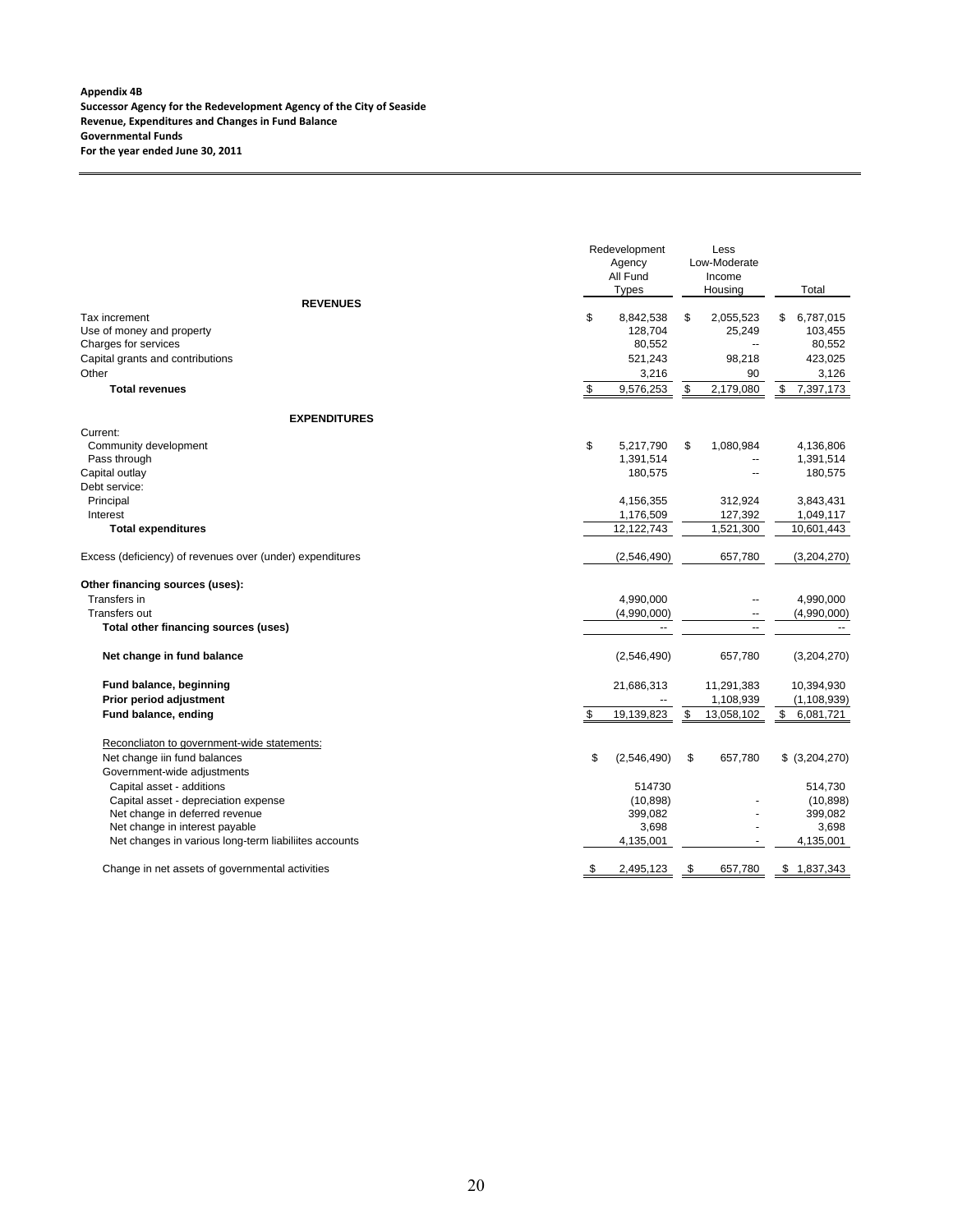#### **Appendix 4B Successor Agency for the Redevelopment Agency of the City of Seaside Revenue, Expenditures and Changes in Fund Balance Governmental Funds For the period ended January 31, 2012 (unaudited)**

|                                                           | Redevelopment<br>Agency<br>All Fund<br><b>Types</b> | Less<br>Low-Moderate<br>Income<br>Housing | Total           |
|-----------------------------------------------------------|-----------------------------------------------------|-------------------------------------------|-----------------|
| <b>REVENUES</b><br>Tax increment                          | \$<br>4,851,820                                     | \$<br>970,363                             | \$<br>3,881,457 |
| Use of money and property                                 | 73.340                                              | 10.185                                    | 63,155          |
| Other                                                     | 122,023                                             | 79,824                                    | 42,199          |
| <b>Total revenues</b>                                     | \$<br>5,047,183                                     | \$<br>1,060,372                           | \$<br>3,986,811 |
| <b>EXPENDITURES</b>                                       |                                                     |                                           |                 |
| Current:                                                  |                                                     |                                           |                 |
| Community development                                     | \$<br>1,941,935                                     | \$<br>203,677                             | \$<br>1,738,258 |
| Pass through                                              | 532,611                                             |                                           | 532,611         |
| Debt service:                                             |                                                     |                                           |                 |
| Principal                                                 | 1,705,285                                           | 120,285                                   | 1,585,000       |
| Interest                                                  | 713,325                                             | 179,715                                   | 533,610         |
| <b>Total expenditures</b>                                 | 4,893,156                                           | 503,677                                   | 4,389,479       |
| Excess (deficiency) of revenues over (under) expenditures | 154,027                                             | 556,695                                   | (402, 668)      |
| Other financing sources (uses):                           |                                                     |                                           |                 |
| Transfers in                                              | 3,470,000                                           |                                           | 3,470,000       |
| <b>Transfers out</b>                                      | (3,470,000)                                         | --                                        | (3,470,000)     |
| Total other financing sources (uses)                      | --                                                  | $\overline{\phantom{a}}$                  |                 |
| Net change in fund balance                                | 154,027                                             | 556,695                                   | (402, 668)      |
| Fund balance, beginning restated                          | 19,140,922                                          | 13,059,200                                | 6,081,722       |
| Fund balance, ending                                      | \$<br>19,294,949                                    | 13,615,895                                | \$<br>5,679,054 |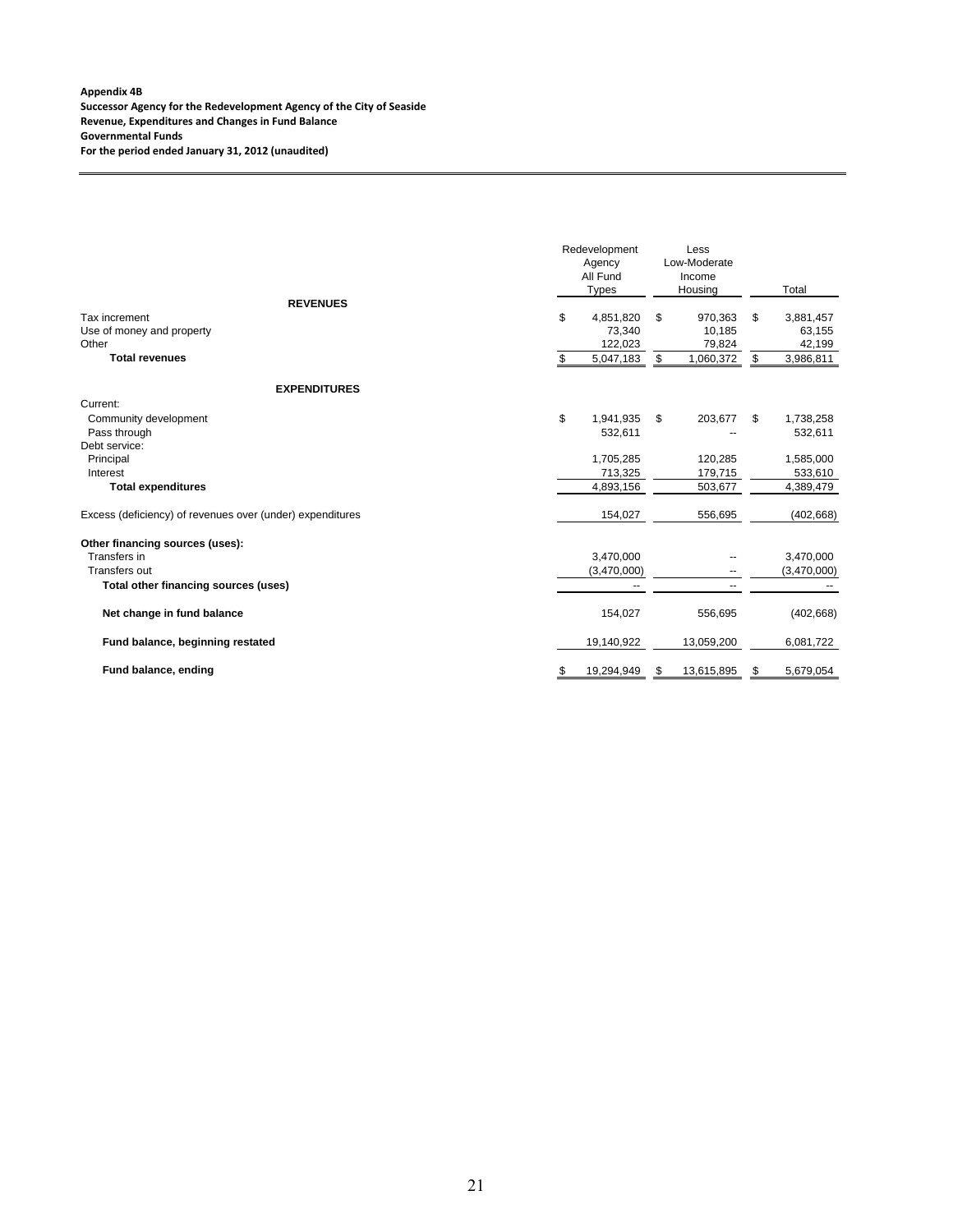#### **Appendix 4B Successor Agency for the Redevelopment Agency of the City of Seaside Revenue, Expenditures and Changes in Fund Balance Governmental Funds For the period ended June 30, 2012 (unaudited)**

|                                                             | <b>RDA</b><br>Excluding<br><b>LMIHF</b><br>Total | Private<br>Purpose<br><b>Trust Fund</b><br><b>Excluding LMIHF</b> |
|-------------------------------------------------------------|--------------------------------------------------|-------------------------------------------------------------------|
| <b>REVENUES</b>                                             |                                                  |                                                                   |
| Tax increment                                               | \$<br>3,881,457                                  | \$<br>1,446,153                                                   |
| Use of money and property                                   | 63,155                                           | 13,308                                                            |
| Other                                                       | 42,199                                           | 18,031                                                            |
| <b>Total revenues</b>                                       | \$<br>3,986,811                                  | \$<br>1,477,492                                                   |
| <b>EXPENDITURES</b>                                         |                                                  |                                                                   |
| Current:                                                    |                                                  |                                                                   |
| Community development                                       | \$<br>1,738,258                                  | \$<br>44,478                                                      |
| Pass through                                                | 532,611                                          | 89,274                                                            |
| Debt service:                                               |                                                  |                                                                   |
| Principal                                                   | 1,585,000                                        | 50,000                                                            |
| Interest                                                    | 533,610                                          | 396,756                                                           |
| Depreciation                                                |                                                  | 220,694                                                           |
| <b>Total expenditures</b>                                   | 4,389,479                                        | 801,202                                                           |
|                                                             |                                                  |                                                                   |
| Excess (deficiency) of revenues over (under) expenditures   | (402, 668)                                       | 676,290                                                           |
| Other financing sources (uses):                             |                                                  |                                                                   |
| Transfers in                                                | 3,470,000                                        | (3,470,000)                                                       |
| <b>Transfers out</b>                                        | (3,470,000)                                      | 3,470,000                                                         |
| Total other financing sources (uses)                        | --                                               |                                                                   |
| Extraordinary item:                                         |                                                  |                                                                   |
| RDA Dissolution: Transfer of assets and liabilities to PPTF | (5,679,054)                                      | 15,112,550                                                        |
|                                                             |                                                  |                                                                   |
| Net change in fund balance                                  | (6,081,722)                                      | 15,788,840                                                        |
| Fund balance, beginning restated                            | 6,081,722                                        |                                                                   |
| Fund balance, ending                                        | \$                                               | \$<br>15,788,840                                                  |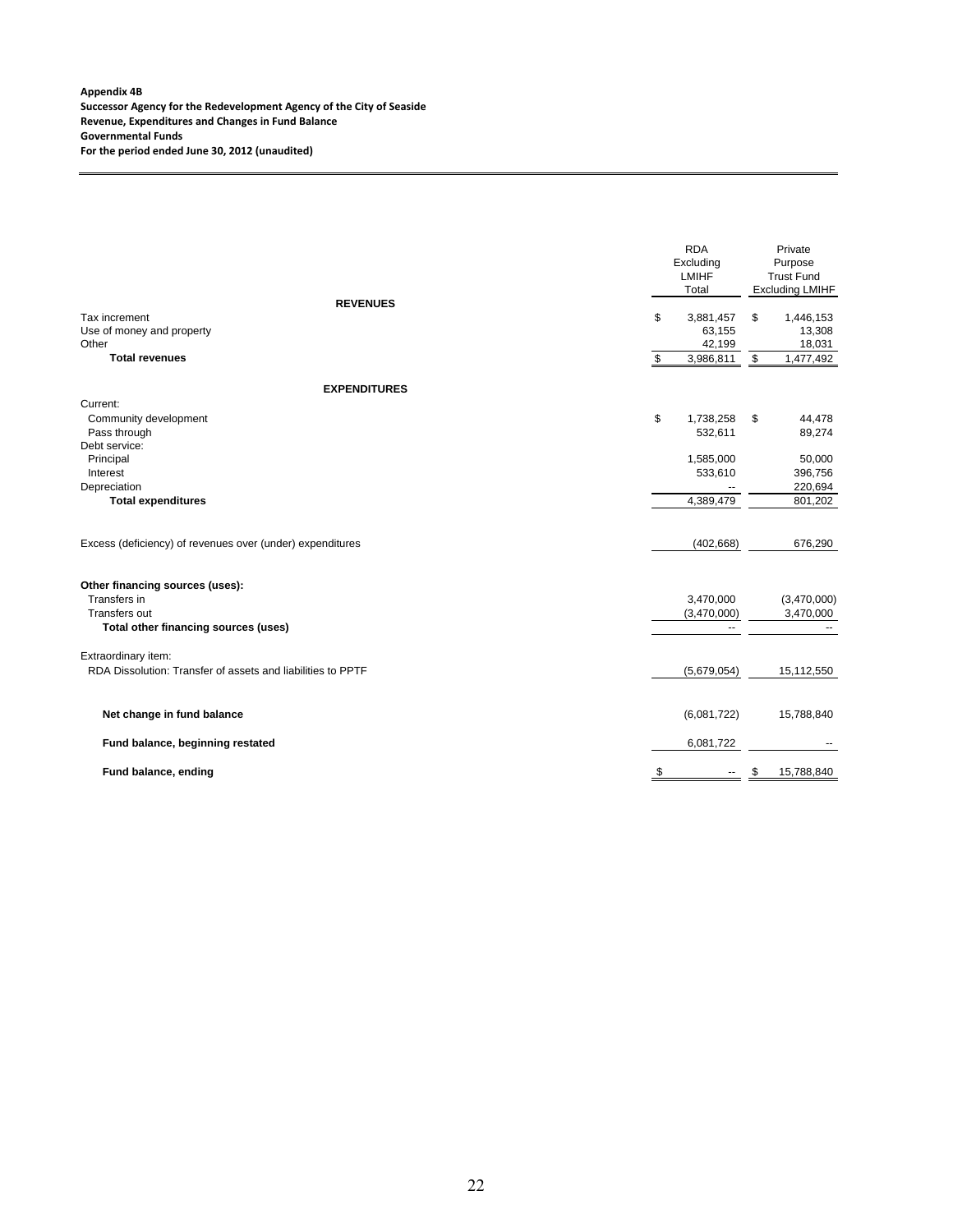City of Seaside | Appendix  $5$  - Page 1

12/12/2012 9:23 PM **PAGE:** 1

FUND: **DATE RANGE: 07/2011-06/2012** 

| DATE                                      |             |                    | <b>TOTAL</b> | <b>TOTAL</b>       | SALVAGE |              | PRIOR PERIOD CURRENT PERIOD |                  |
|-------------------------------------------|-------------|--------------------|--------------|--------------------|---------|--------------|-----------------------------|------------------|
| ACQUIRED DESCRIPTION                      | I D         |                    | LI FE        | COST               | VALUE   |              | ACCUM DEPR 07/2011-06/2012  | NET VALUE        |
| 07/21/10 1350 DEL MONTE 0110102070        |             |                    | 0            | 334, 155.00        | 0.00    | 0.00         | 0.00                        | 334, 155.00      |
| 12/15/05 GOLF COURSE PAR 96104050001      |             |                    | 0            | 1, 841, 903. 00    | 0.00    | 0.00         | 0.00                        | 1, 841, 903. 00  |
| 01/31/12 AUTO CTR-EASEME 97109960002      |             |                    | 0            | 620, 129.00        | 0.00    | 0.00         | 0.00                        | 620, 129.00      |
| 12/29/04 1173 BROADWAY                    |             | 99199100001        | 0            | 686, 287. 31       | 0.00    | 0.00         | 0.00                        | 686, 287. 31     |
| 09/26/08 1348 CANYON DEL 99199100005      |             |                    | 0            | 827, 827.00        | 0.00    | 0.00         | 0.00                        | 827, 827.00      |
| 07/29/10 1380 CANYON DEL 99199100007      |             |                    | 0            | 180, 575. 26       | 0.00    | 0.00         | 0.00                        | 180, 575. 26     |
| 07/28/71 1441 CANYON DEL 99599100003      |             |                    | 0            | 105, 500.00        | 0.00    | 0.00         | 0.00                        | 105, 500. 00     |
| 04/08/86 1441 CANYON DEL 99599100004      |             |                    | 0            | 1, 751, 477. 69    | 0.00    | 0.00         | 0.00                        | 1, 751, 477. 69  |
| 07/29/88 CORNER-OLYMPIA/ 99599100005      |             |                    | 0            | 511,000.00         | 0.00    | 0.00         | 0.00                        | 511, 000. 00     |
| 05/28/93 1137 BROADWAY A 99599100006      |             |                    | 0            | 290, 000. 00       | 0.00    | 0.00         | 0.00                        | 290, 000. 00     |
| 09/22/93 LOT - CANYON DE 99599100007      |             |                    | 0            | 390, 000. 00       | 0.00    | 0.00         | 0.00                        | 390, 000. 00     |
| 01/17/94 LOT - CANYON DE 99599100008      |             |                    | 0            | 480, 000. 00       | 0.00    | 0.00         | 0.00                        | 480, 000. 00     |
| 03/03/94 1271 CANYON DEL 99599100009      |             |                    | 0            | 102, 000. 00       | 0.00    | 0.00         | 0.00                        | 102, 000. 00     |
| 05/29/98 1193 & 1199 BRO 99599100010      |             |                    | 0            | 275, 000.00        | 0.00    | 0.00         | 0.00                        | 275, 000.00      |
| 12/11/02 1533-1535 DEL M 99599100021      |             |                    | 0            | 124, 659. 00       | 0.00    | 0.00         | 0.00                        | 124, 659. 00     |
| 01/01/84 1264, 1272, 1280, 99599100022    |             |                    | 0            | 240, 000. 00       | 0.00    | 0.00         | 0.00                        | 240, 000. 00     |
| 06/30/06 1173 BROADWAY A 99599100023      |             |                    | 0            | 19, 970.00         | 0.00    | 0.00         | 0.00                        | 19, 970. 00      |
| CLASS TOTALS: 01                          |             | Nondepreciable     |              | 8, 780, 483. 26    | 0.00    | 0.00         | 0.00                        | 8, 780, 483. 26  |
| CLASS: 02                                 |             |                    |              |                    |         |              |                             |                  |
| 06/30/83 RACS BLDG REROO 0110202060       |             |                    | 120          | 1,985.00           | 0.00    | 1,985.00     | 0.00                        | 0.00             |
| 07/02/87 CDBG BLDGS-RACS 0110204002       |             |                    | 120          | 92, 013.60         | 0.00    | 92, 013. 60  | 0.00                        | 0.00             |
| 12/29/04 BLDG 1274/1284 99199100002       |             |                    | 360          | 280, 878. 81       | 0.00    | 60, 857. 14  | 9, 362. 64                  | 210, 659. 03     |
| 06/30/05 PD SUBSTATION R 99199100002a     |             |                    | 360          | 46, 046. 83        | 0.00    | 9, 209. 49   | 1,534.92                    | 35, 302. 42      |
| 10/07/66 APN 012-853-23                   | 99599100001 |                    | 300          | 50, 500.00         | 0.00    | 50, 500. 00  | 0.00                        | 0.00             |
| 03/17/67 APN 011-561-35                   |             | 99599100002        | 300          | 27,060.00          | 0.00    | 27,060.00    | 0.00                        | 0.00             |
| CLASS TOTALS: 02                          |             | <b>Depreciable</b> |              | 498, 484. 24       | 0.00    | 241, 625. 23 | 10, 897. 56                 | 245, 961. 45     |
| CLASS: 17                                 |             |                    |              |                    |         |              |                             |                  |
| 01/31/12 AUTO CTR IMPROV 97109960001      |             |                    | 420          | $-18, 156, 771.43$ | 0.00    | 0.00         | 216, 152. 05                | 17, 940, 619. 38 |
| CLASS TOTALS: 17                          |             | Depreciable        |              | 18, 156, 771. 43   | 0.00    | 0.00         | 216, 152. 05                | 17, 940, 619. 38 |
|                                           |             |                    |              |                    |         |              |                             |                  |
| CLASS: 51                                 |             |                    |              |                    |         |              |                             |                  |
| 06/30/07 WEST BROADWAY P 99109910004-2007 |             |                    | 0            | 9, 159. 07         | 0.00    | 0.00         | 0.00                        | 9, 159. 07       |
| 06/30/08 WEST BROADWAY P 99109910004-2008 |             |                    | 0            | 714, 377. 93       | 0.00    | 0.00         | 0.00                        | 714, 377. 93     |
| 06/30/09 WEST BROADWAY P 99109910004-2009 |             |                    | 0            | 273, 887. 81       | 0.00    | 0.00         | 0.00                        | 273, 887. 81     |
| 06/30/10 WEST BROADWAY P 99109910004-2010 |             |                    | 0            | 90, 872. 72        | 0.00    | 0.00         | 0.00                        | 90, 872. 72      |
| CLASS TOTALS: 51                          |             | Nondepreciable     |              | 1, 088, 297. 53    | 0.00    | 0.00         | 0.00                        | 1, 088, 297. 53  |
| REPORT TOTALS                             |             |                    |              | 28, 524, 036. 46   | 0.00    | 241, 625. 23 | 227, 049.61                 | 28, 055, 361. 62 |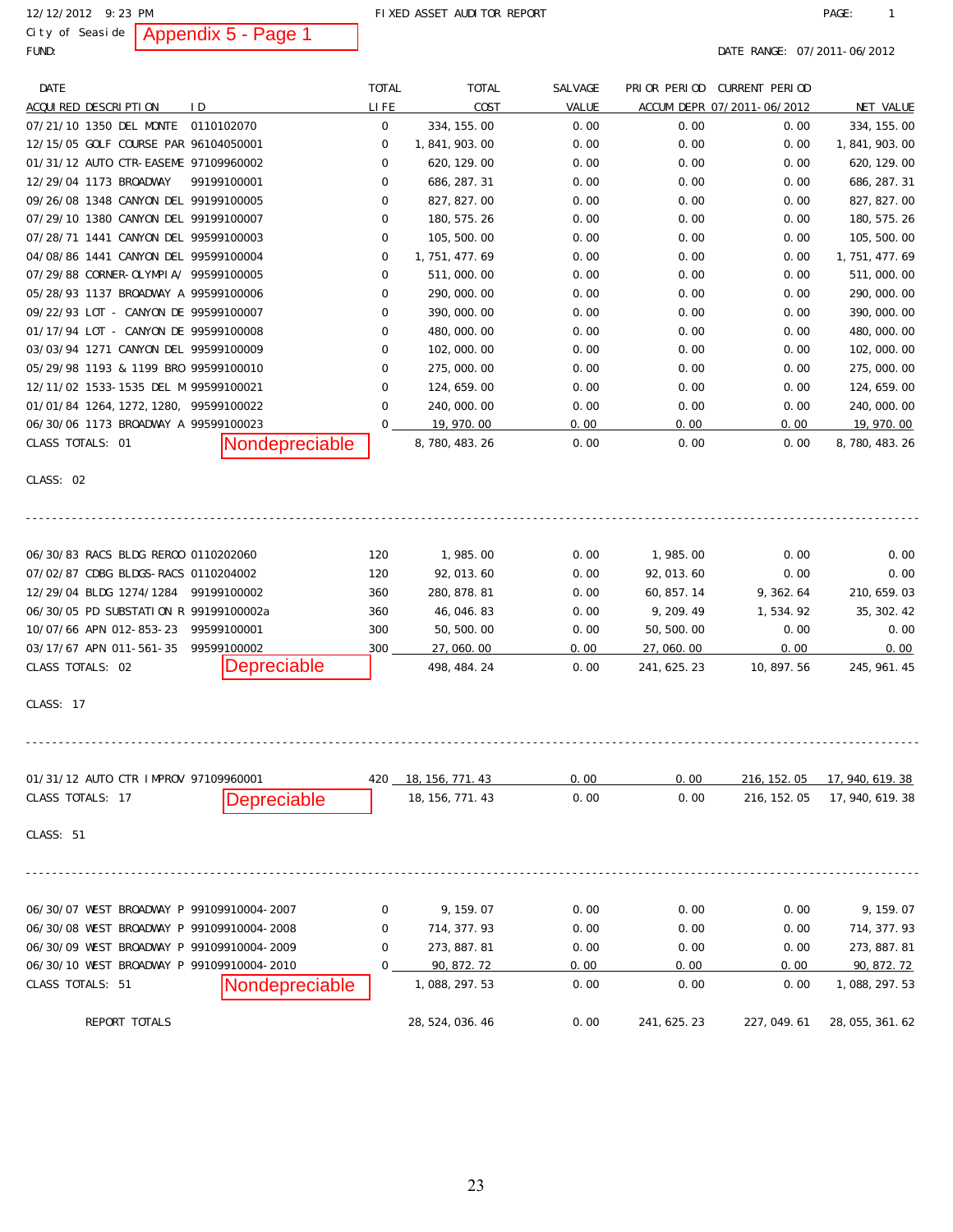#### 12/12/2012 9:23 PM FIXED ASSET AUDITOR REPORT PAGE: 2

City of Seaside | Appendix  $5$  - Page 2

#### CLASS TOTALS BY FUND ACTIVE ASSETS

|        | <b>FUND CLASS</b>    | <b>NUMBER</b> | TOTAL COST       | SALVAGE VALUE | DEPRECIATION | NET VALUE        |
|--------|----------------------|---------------|------------------|---------------|--------------|------------------|
| 961 01 |                      | 1             | 1, 841, 903, 00  | 0.00          | 0.00         | 1, 841, 903, 00  |
| 971 01 |                      | 15            | 6, 318, 451, 26  | 0.00          | 0.00         | 6, 318, 451. 26  |
| 971 02 |                      | 6             | 498, 484. 24     | 0.00          | 252, 522. 79 | 245, 961. 45     |
| 971    | - 51                 | 4             | 1, 088, 297. 53  | 0.00          | 0.00         | 1, 088, 297. 53  |
| 972 01 |                      |               | 620, 129. 00     | 0.00          | 0.00         | 620, 129.00      |
| 972 17 |                      |               | 18, 156, 771. 43 | 0.00          | 216, 152. 05 | 17, 940, 619. 38 |
|        |                      |               |                  |               |              |                  |
|        |                      |               |                  |               |              |                  |
|        | <b>GRAND TOTALS:</b> | 28            | 28, 524, 036, 46 | 0.00          | 468, 674. 84 | 28, 055, 361. 62 |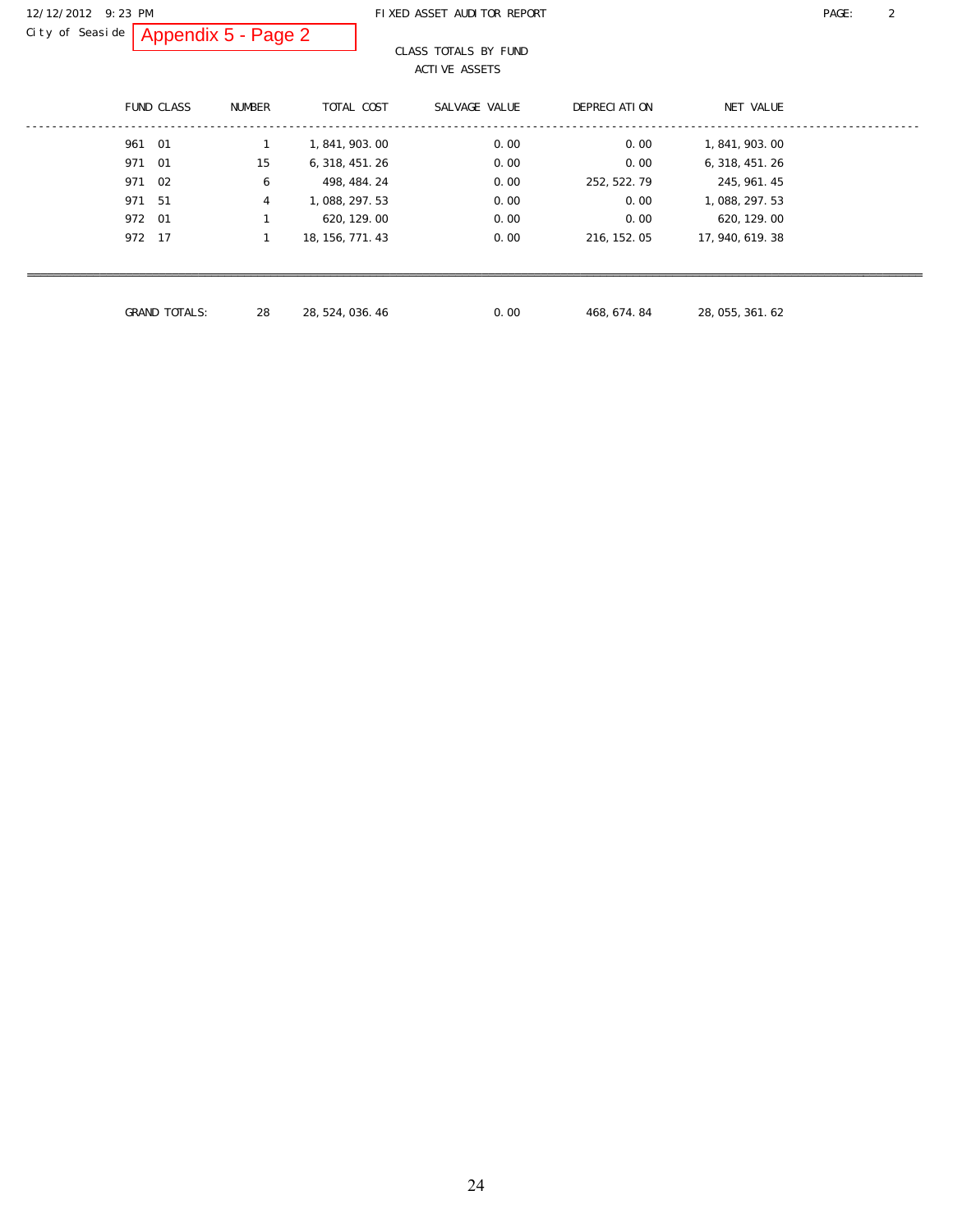City of Seaside | Appendix  $5$  - Page 3

#### 12/12/2012 9:23 PM FIXED ASSET AUDITOR REPORT PAGE: 3

 DEPARTMENT TOTALS ACTIVE ASSETS

|        | FUND DEPARTMENT NUMBER |    | TOTAL COST       | SALVAGE VALUE |      | DEPRECIATION |                  | NET VALUE       |
|--------|------------------------|----|------------------|---------------|------|--------------|------------------|-----------------|
| 961    | - 96                   |    | 1, 841, 903, 00  |               | 0.00 | 0.00         |                  | 1, 841, 903, 00 |
| 971    | - 97                   | 25 | 7, 905, 233, 03  |               | 0.00 | 252, 522. 79 |                  | 7, 652, 710. 24 |
| 972 97 |                        | 2  | 18, 776, 900. 43 |               | 0.00 | 216, 152. 05 | 18, 560, 748. 38 |                 |
|        |                        |    |                  |               |      |              |                  |                 |
|        |                        |    |                  |               |      |              |                  |                 |
|        | <b>GRAND TOTALS:</b>   | 28 | 28, 524, 036, 46 |               | 0.00 | 468, 674. 84 | 28, 055, 361. 62 |                 |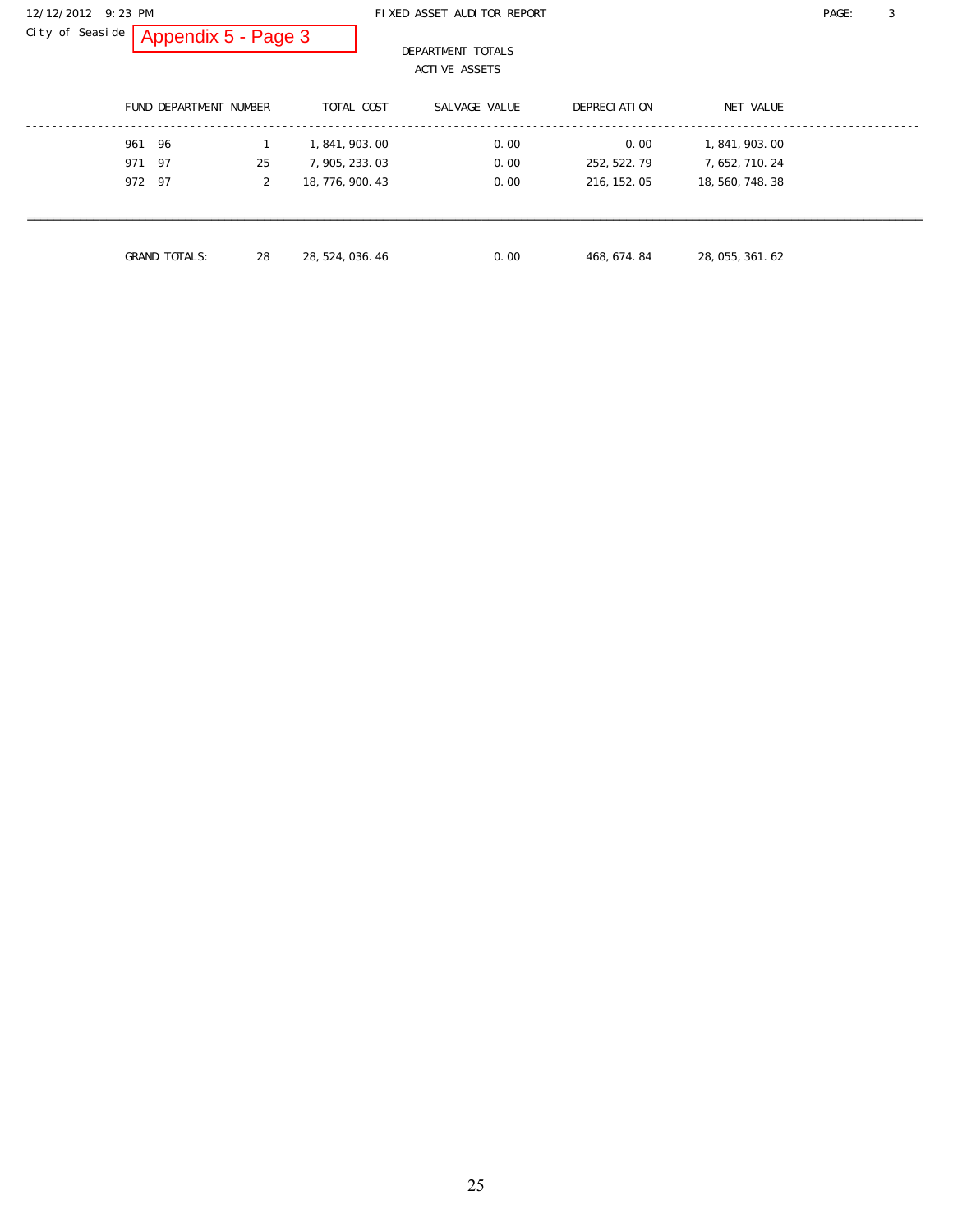| Appendix 6 |                                                             |      |                |                                                                             |                                                                                        |                                                                                        |
|------------|-------------------------------------------------------------|------|----------------|-----------------------------------------------------------------------------|----------------------------------------------------------------------------------------|----------------------------------------------------------------------------------------|
|            | Successor Agency to the Seaside Redevelopment Agency        |      |                |                                                                             |                                                                                        |                                                                                        |
|            | Health and Safety Code Section 34179.5(c                    |      |                |                                                                             |                                                                                        |                                                                                        |
|            | Procedure 6 - List of assets restricted for(a) unspent bond |      |                |                                                                             | proceeds, (b) grant proceeds and (c ) other assets considered to be legally restricted |                                                                                        |
|            |                                                             |      |                |                                                                             |                                                                                        |                                                                                        |
|            |                                                             |      |                |                                                                             | Trace individual components of this                                                    | Obtain from the Successor Agency a copy of the                                         |
|            |                                                             |      |                |                                                                             | computation to related account                                                         | grant agreement that sets forth the restriction                                        |
|            |                                                             |      |                |                                                                             |                                                                                        | balances in the accounting records, or   pertaining to these balances. Note in the AUP |
|            |                                                             |      |                | Obtain successor agency's computation of lto other supporting documentation |                                                                                        | report the absence of language restricting the use                                     |
|            |                                                             |      |                | the restricted balances (e.g total proceeds                                 |                                                                                        | (specify in the AUP report a description  of the balances that were identified by the  |
|            | Description                                                 | Cost |                | less eligible expenditures)                                                 | of such documentation).                                                                | Successor Agency as restricted.                                                        |
|            |                                                             |      |                |                                                                             |                                                                                        |                                                                                        |
|            | 1 Unspent bond proceeds                                     |      | 2,342,929 Bond | reserve held bu US Bank and LAIF                                            | Traced to City's trial balance.                                                        |                                                                                        |
|            |                                                             |      |                |                                                                             |                                                                                        |                                                                                        |
|            |                                                             |      |                | 2,342,929 to Appendix 10                                                    |                                                                                        |                                                                                        |
|            |                                                             |      |                |                                                                             |                                                                                        |                                                                                        |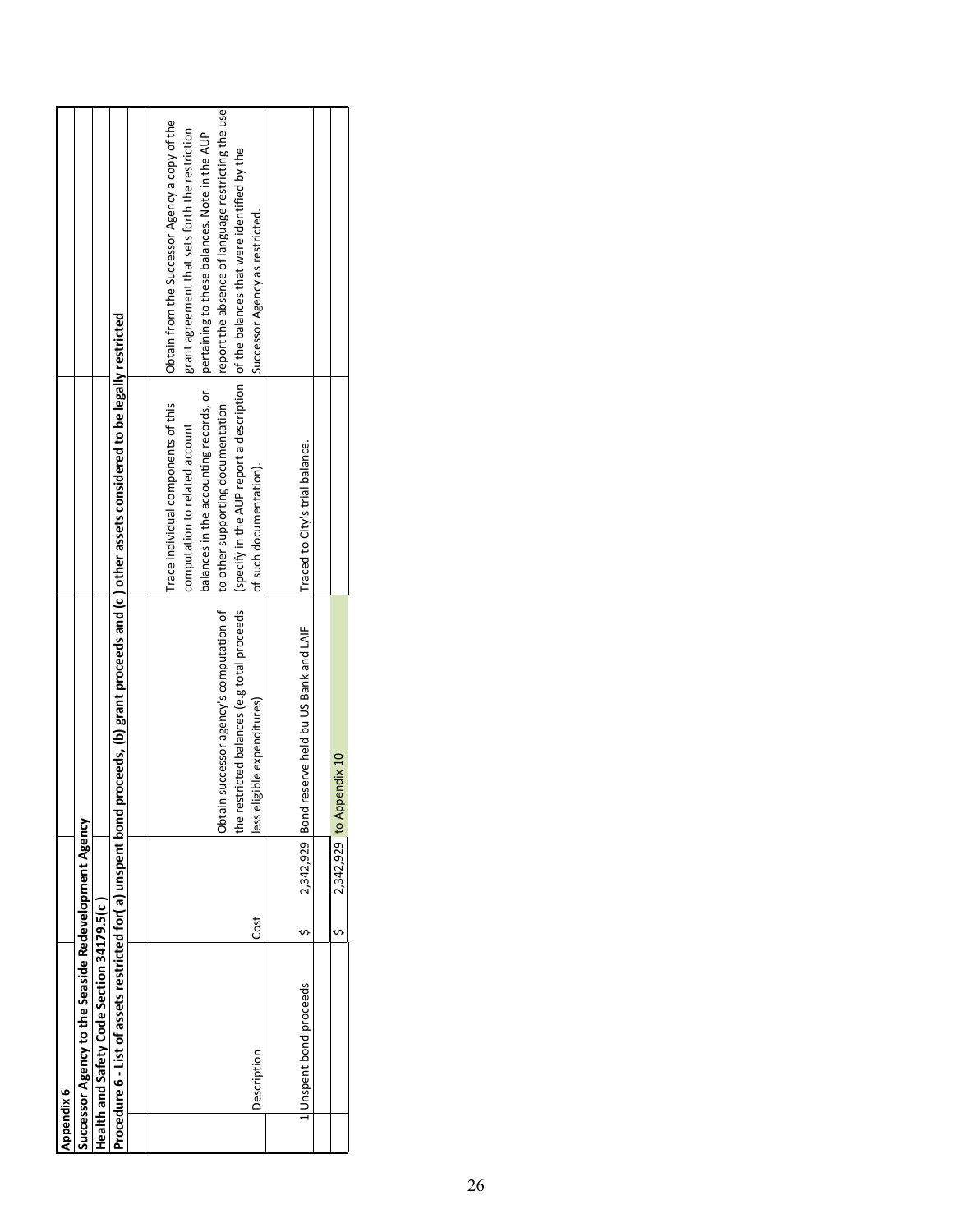| Appendix 7                                           |                      |                                                                                                                                                                |                                                                  |                                                                    |
|------------------------------------------------------|----------------------|----------------------------------------------------------------------------------------------------------------------------------------------------------------|------------------------------------------------------------------|--------------------------------------------------------------------|
| Successor Agency to the Seaside Redevelopment Agency |                      |                                                                                                                                                                |                                                                  |                                                                    |
| Health and Safety Code Section 34179.5(c             |                      |                                                                                                                                                                |                                                                  |                                                                    |
|                                                      |                      | Procedure 7A - List of assets not liquid or otherwise available for distribution (capital asssets, land held for resale , LT receivables etc) at June 30, 2012 |                                                                  |                                                                    |
|                                                      |                      |                                                                                                                                                                |                                                                  |                                                                    |
|                                                      |                      | If listed at purchase cost, trace amounts to a                                                                                                                 | If assets have been disposed,                                    | If listed at estimated market value cost,                          |
| Description                                          | Cost                 | previously audited statements or to succesor<br>accounting records and note any differences                                                                    | inspect evidence that proceeds<br>were deposited into trust fund | inspect evidence supporting value and<br>document methodology used |
| 1 Capital assets                                     | S                    | 28,055,362 Listed at purchase cost, net of depreciation                                                                                                        |                                                                  |                                                                    |
| 2 Deferred issuance costs/charges                    | w<br>629,49          |                                                                                                                                                                |                                                                  |                                                                    |
| 3 Advance to other funds                             | 3,000,000            |                                                                                                                                                                |                                                                  |                                                                    |
| 4 Accounts receivables                               | 4<br>20,91           |                                                                                                                                                                |                                                                  |                                                                    |
| 5 Interest receivable                                | 'n,<br>$\frac{3}{4}$ |                                                                                                                                                                |                                                                  |                                                                    |
| 6 Due from City of Seaside                           | 250,000              |                                                                                                                                                                |                                                                  |                                                                    |
| 7 Deposits                                           | 250,000              |                                                                                                                                                                |                                                                  |                                                                    |
| 8 Other assets                                       | 222                  |                                                                                                                                                                |                                                                  |                                                                    |
|                                                      | s,                   | 32,206,426 to Appendix 10                                                                                                                                      |                                                                  |                                                                    |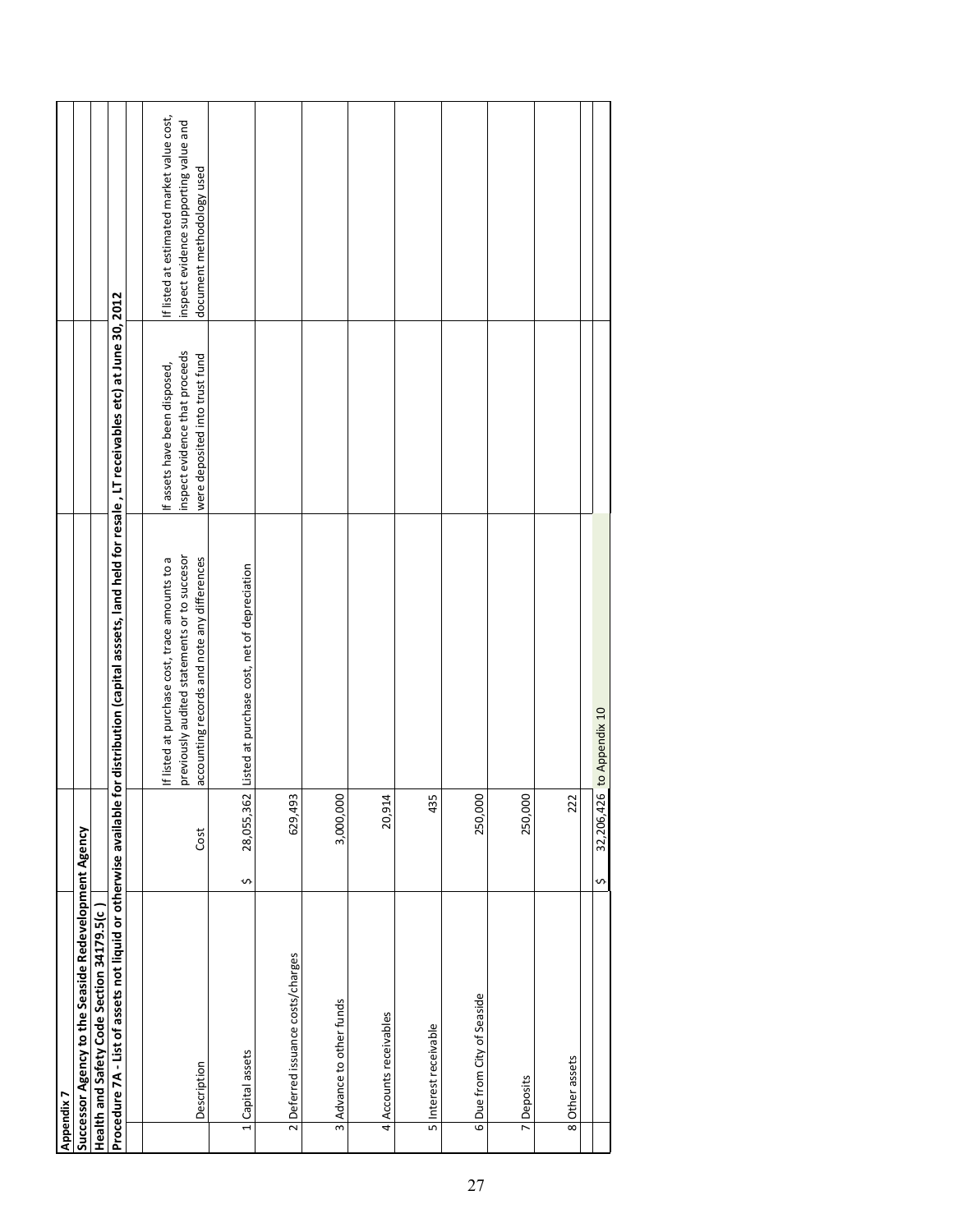| Appendix 8A                                                                                    |        |                                                            |                                          |                                    |                                                                                                      |
|------------------------------------------------------------------------------------------------|--------|------------------------------------------------------------|------------------------------------------|------------------------------------|------------------------------------------------------------------------------------------------------|
| Successor Agency to the Seaside Redevelopment Agency                                           |        |                                                            |                                          |                                    |                                                                                                      |
| Health and Safety Code Section 34179.5(c)                                                      |        |                                                            |                                          |                                    |                                                                                                      |
| Procedure 8A - List of assets dedicated or restricted for repayment of enforceable obligations |        |                                                            |                                          |                                    |                                                                                                      |
|                                                                                                |        |                                                            |                                          |                                    |                                                                                                      |
|                                                                                                |        |                                                            | ii. Compare all current                  |                                    |                                                                                                      |
|                                                                                                |        | . Compare all inf                                          | formation on the balances to the amounts |                                    | iii. Compare the specified enforceable liv. Attach as an exhibit to the report the listing obtained  |
|                                                                                                |        | schedule to the legal documents reported in the accounting |                                          |                                    | obligations to those that were included from the Successor Agency. Identify in the report any listed |
|                                                                                                |        | that form the basis for the                                | records of the Successor                 | in the final Recognized Obligation | balances for which the Successor Agency was unable to                                                |
|                                                                                                |        | dedication or restriction of the                           | Agency or to an alternative              | Payment Schedule approved by the   | provide appropriate restricting language in the legal                                                |
| Description                                                                                    | Amount | in question.<br>resource balance                           | computation.                             | California Department of Finance.  | document associated with the enforceable obligation.                                                 |
|                                                                                                |        |                                                            |                                          |                                    |                                                                                                      |
| Redevelopment Obligation                                                                       |        | receable<br>Restricted for enfor                           | Agees to City of Seaside's trial         |                                    |                                                                                                      |
| Retirement Fund                                                                                |        | 1,446,154 obligations                                      | balance at 6/30/12 (fund 969)            |                                    |                                                                                                      |
|                                                                                                |        |                                                            |                                          |                                    |                                                                                                      |
|                                                                                                |        | 1,446,154 To Appendix 10                                   |                                          |                                    |                                                                                                      |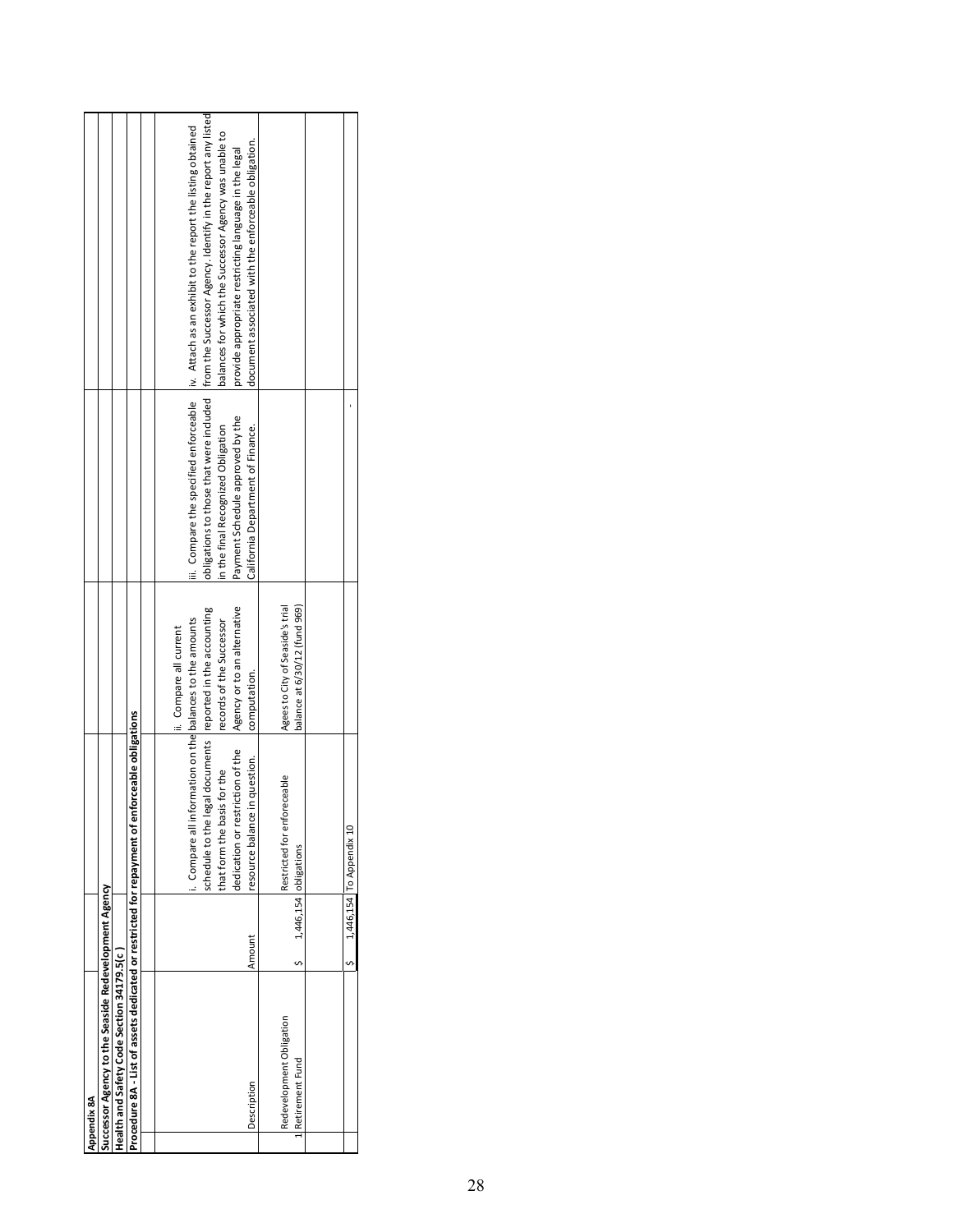|            |                                                      |                                           |                                                                                  | (2) SA Explanation as to why the SA believes that such<br>balances are needed to satisfy the obligation |                                                                                                           |                                                                                |                            |                                                                       |                                                          |                                      |                                           |                                                                                     |                                                         |                                        |                                        |                       |                                                                            |                                                                          |                                             |                                                                        |                                                                                                                                                        | 3,473,483 to Appendix 10                |  |
|------------|------------------------------------------------------|-------------------------------------------|----------------------------------------------------------------------------------|---------------------------------------------------------------------------------------------------------|-----------------------------------------------------------------------------------------------------------|--------------------------------------------------------------------------------|----------------------------|-----------------------------------------------------------------------|----------------------------------------------------------|--------------------------------------|-------------------------------------------|-------------------------------------------------------------------------------------|---------------------------------------------------------|----------------------------------------|----------------------------------------|-----------------------|----------------------------------------------------------------------------|--------------------------------------------------------------------------|---------------------------------------------|------------------------------------------------------------------------|--------------------------------------------------------------------------------------------------------------------------------------------------------|-----------------------------------------|--|
|            |                                                      |                                           |                                                                                  | that are needed to satisfy the<br>(1) Amounts of existing cash<br>obligation                            | 263,498                                                                                                   | 2,080,713                                                                      | 260,063                    | 60,000                                                                | 100,000                                                  | 100,000                              | 18,000                                    | 50,000                                                                              | 56,006                                                  | 37,500                                 | 37,500                                 | 15,000                | 60,000                                                                     | 48,050                                                                   | 4,500                                       | 81,600                                                                 | 198,353                                                                                                                                                | 2,700                                   |  |
|            |                                                      |                                           |                                                                                  | The amount of payments obligated<br>to be made by month through<br>June 30, 2013                        | 263,498                                                                                                   | 2,080,713                                                                      | 260,063                    | 60,000                                                                | 100,000.00                                               | 100,000.00                           | 18,000.00                                 | 50,000.00                                                                           | 56,006.00                                               | 37,500.00                              | 37,500.00                              | 15,000.00             | 60,000.00                                                                  | 48,050.00                                                                | 4,500.00                                    | 81,600.00                                                              | 198,353.00                                                                                                                                             | 2,700.00                                |  |
|            |                                                      |                                           |                                                                                  | <b>Total Outstanding Debt</b><br>or Obligation                                                          | 524,745                                                                                                   | 19,429,975                                                                     | 2,670,28                   | 3,000,000                                                             | 387,330.00                                               | 7,375,000.00                         | 18,000.00                                 | 50,000.00                                                                           | 56,006.00                                               | 37,500.00                              | 37,500.00                              | 15,000.00             | 60,000.00                                                                  | 48,050.00                                                                | 4,500.00                                    | 81,600.00                                                              | 198,353.00                                                                                                                                             | 2,700.00                                |  |
|            |                                                      |                                           | w                                                                                | A description of the nature of the<br>work/service agreed to                                            | 2001 Tax Allocation Bonds: Refunding of<br>bonds originally used for nonhousing<br>redevelopment projects | 2003 Tax Allocation Bonds: Bonds used for<br>nonhousing redevelopment projects | Loan to fund project costs | Library Design - Public facilitites agreement<br>with Monterey County | Bond funds to be used for West Broadway<br>Urban Village | Various commitments per existing DDA | Consultant work on Seaside Resort Project | Various property consultant services for<br>assistance with the dissolution process | who works on<br>Portion of employee<br>Successor Agency | Legal services for dissolution process | Legal services for dissolution process | Due Diligence Reveiws | Various consultant services for assistance<br>with the dissolution process | Various contract services for assistance<br>with the dissolution process | needed<br>Legal advertising as              | Insurance coverage for the Successor<br>Agency and the Oversight Board | Charges for all central services, including<br>City Manager, other staff, accounting, etc.<br>(based on distribution from the Cost<br>Allocation Plan) | Charges for computer services for staff |  |
|            |                                                      |                                           |                                                                                  | The payee                                                                                               | US Bank                                                                                                   | US Bank                                                                        | Rabobank                   | Library developer                                                     | Various                                                  | Various                              | Larry Seeman                              | Various                                                                             | One employee                                            | Richards Watson &<br>Gershon           | Goldfarb & Lipman                      | Gallina               | Various                                                                    | Various                                                                  | Monterey Herald<br>Monterey Coast<br>Weekly | Powers Insurance<br>Authority<br>California Joint                      | City of Seaside                                                                                                                                        | City of Seaside                         |  |
|            | Successor Agency to the Seaside Redevelopment Agency | Health and Safety Code Section 34179.5(c) | Procedure 9 - FINAL ROPS review for the period July 1, 2012 through June 30, 201 | Project name or area associated<br>with the obligation                                                  | 2001 Tax Allocation Bonds                                                                                 | 2003 Tax Allocation Bonds                                                      | Bank loan                  | West Broadway Urban Village                                           | West Broadway Urban Village                              | Seaside Resort Development           | Seaside Resort Development                | Property Services                                                                   | Employee costs                                          | Legal Services                         | 15 Legal Services                      | 16 Audit Services     | Consultant Services                                                        | Contract Services                                                        | 19 Legal Advertising                        | Liability insurance                                                    | Central Services Charges                                                                                                                               | Computer services                       |  |
| Appendix 9 |                                                      |                                           |                                                                                  | $\#$ on final<br>ROPS                                                                                   | $\overline{a}$                                                                                            | $\mathbf{c}$                                                                   | $\tilde{\phantom{a}}$      | $\infty$                                                              | $\circ$                                                  | $\supseteq$                          | $\equiv$                                  | 12 <sub>1</sub>                                                                     | 13                                                      | $\overline{14}$                        |                                        |                       | $\overline{17}$                                                            | $18\,$                                                                   |                                             | $\overline{c}$                                                         | $\overline{21}$                                                                                                                                        | 22                                      |  |